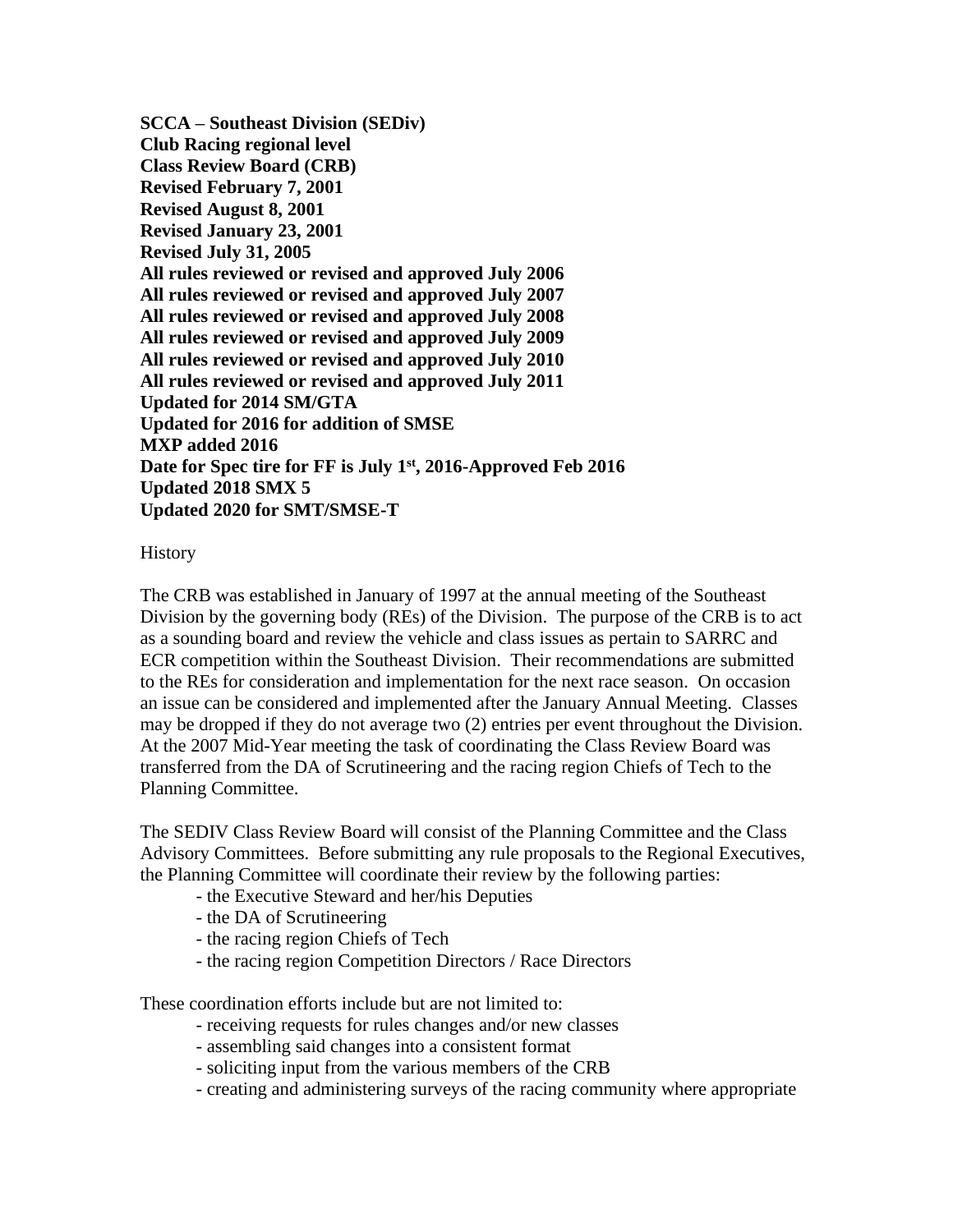- developing recommendations to be considered by the REs

- presenting said recommendations annually prior to the Mid-Year meeting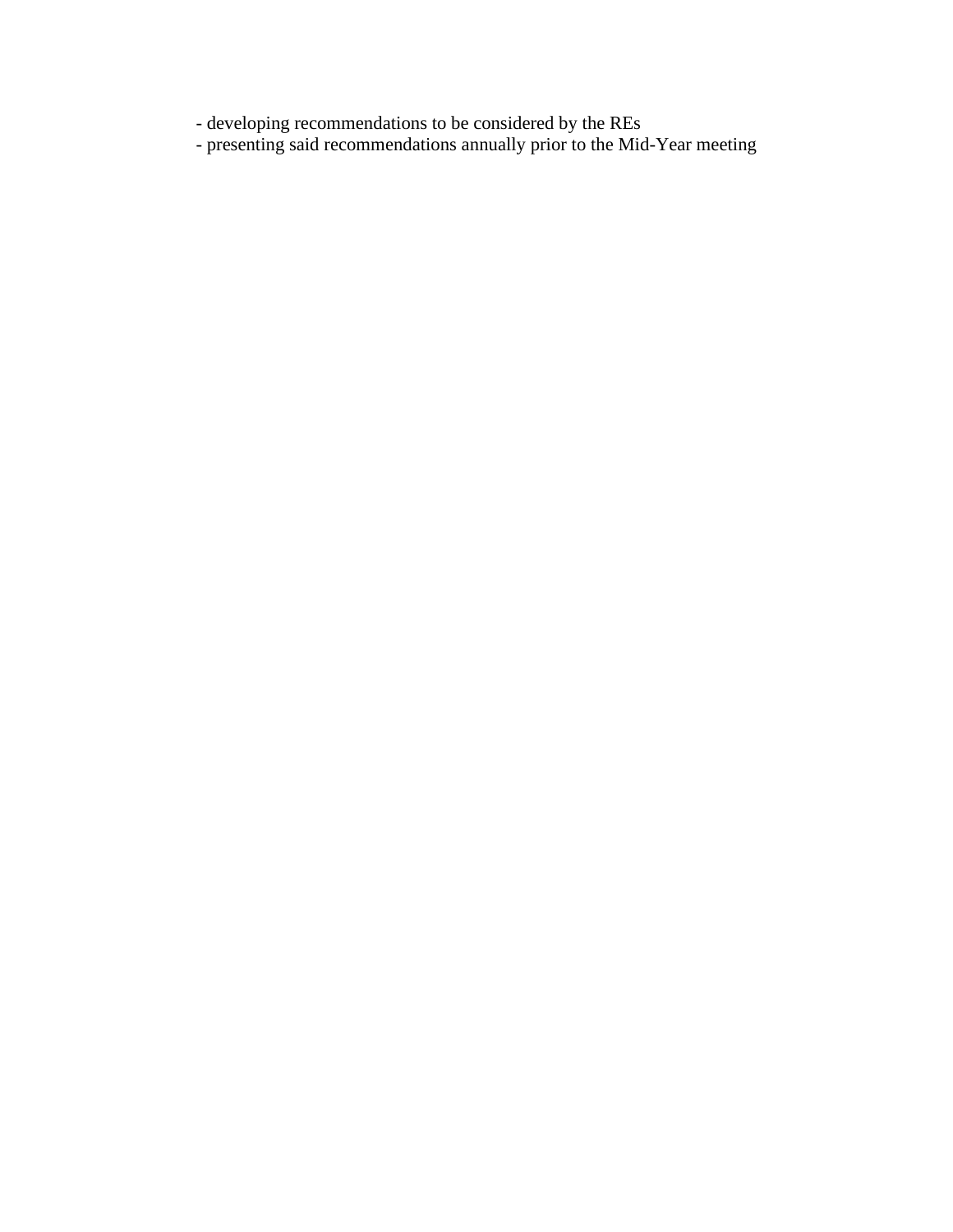# **CLASS PURPOSE AND INTENT:**

These ITO class rules will allow cars that are not currently listed, allowed, or otherwise exceed the SCCA IT class preparation rules to compete without having to run in SPO or SPU. No turbo- or super-charged cars are permitted in ITO (*cf*. GCR 9.1.3.A). All ITO cars must be prepared to one of the series listed in Section 6 of these rules. Entrants will not be guaranteed the competitiveness of any car.

# **AUTOMOBILES:**

- 1. All cars shall meet or exceed current safety standards in the ITCS. The roll cage MUST exceed the minimum six-point IT standard by utilizing at least eight (8) attachment points with two bars running forward to protect the driver's legs. These front bars may attach to the floor, front shock/strut tower, or frame.
- 2. Fuel cells, welded-in roll cages, fire systems, and NASCAR-style door bars are recommended. Fuel cell/tank protection must comply with the Super Touring (STx) category specifications.
- 3. All cars shall run on D.O.T. approved tires without regard to spec tires for their series (that is, tires are open but must be D.O.T approved).
- 4. Tubular-frame race cars are not eligible for ITO unless listed below.
- 5. ITO cars must meet GCR fuel specifications for either GT or IT cars.
- 6. Competition vehicles from the following Touring-type series are allowed to compete in ITO:
	- a. Corvette Challenge prepared to 1999 or earlier rules
	- b. Grand Am GS, Koni, or Continental Tire Challenge
	- c. IMSA Firehawk GrandSport and Touring
	- d. Mustang Challenge
	- e. NASA American Iron (minimum weight to rwhp  $= 9.5:1$ )
	- f. NASA CMC and CMC2
	- g. NASA Factory Five Challenge
	- h. SCCA ITGT (Improved Touring GT)
	- i. World Challenge GT prepared to 1999 or earlier rules
- 7. Additional cars from Touring-type series will be considered for future inclusion by application to the ITO Advisory Committee. Such discussions will occur at the Mid-Year meeting and the SE Div Annual Convention.
- 8. Classification in ITO shall be done either at the issuance of a logbook or at an annual tech inspection. Competitors shall present a copy of the series rules to which the car is prepared to permit an assessment of compliance. Competition weight shall be declared in the logbook.
- 9. All cars shall display ITO as their class designation.

# **THE GCR AND IT SPECIFICATIONS SHALL APPLY WHERE NOT SPECIFICALLY STATED ABOVE.**

ITO Advisory Committee:

Bill Norton, Paul Troup, Rob Bodle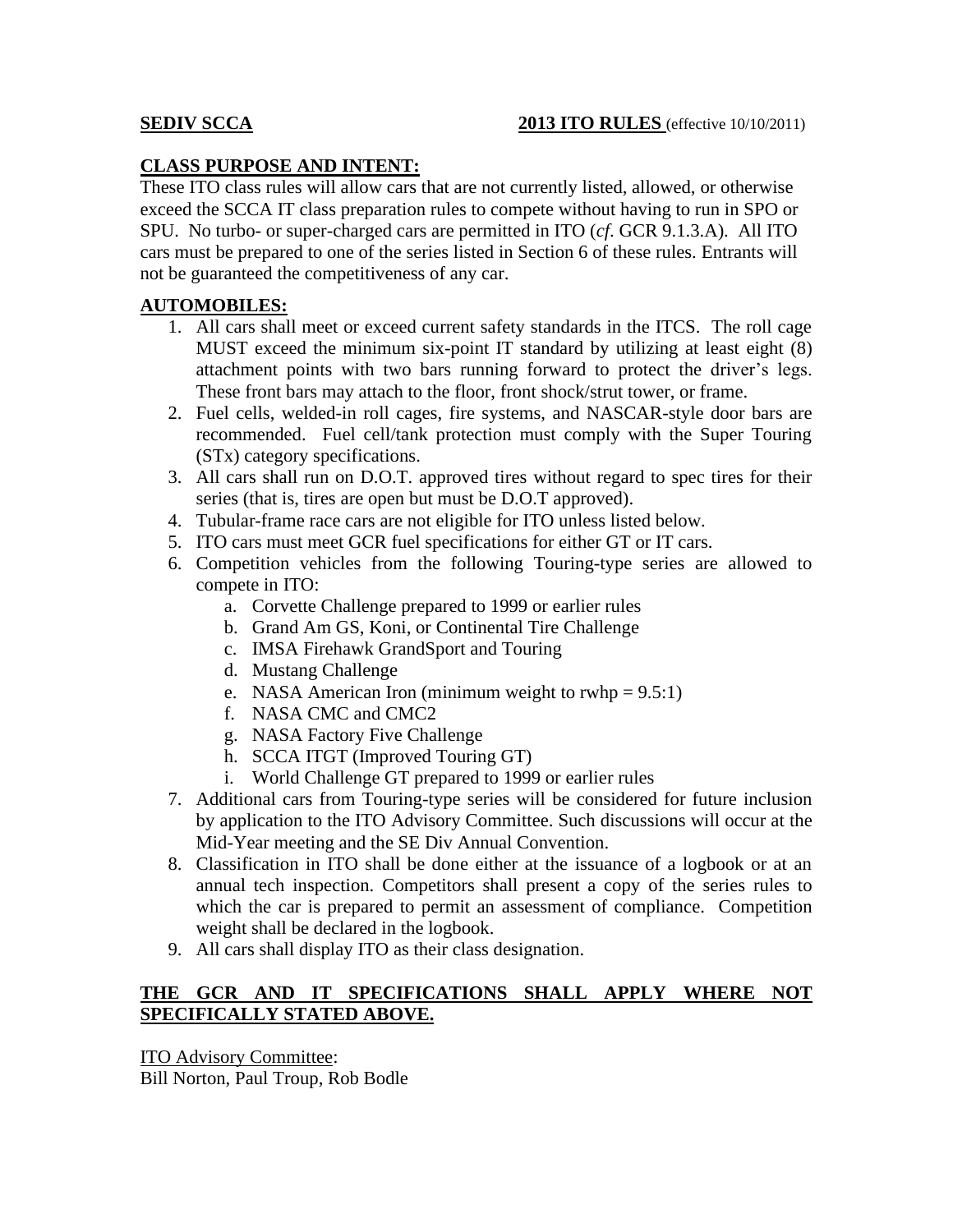**Club Formula Ford (CF)** January 1, 1989 Revised July 20, 2001 Reviewed July 2006 Reviewed July 2007 Reviewed July 2008

- 1. All Formula Ford cars shall comply with all SCCA General Competition Rules applicable to Formula Ford.
- 2. Age of car is no criteria for eligibility in Club Ford. All Formula Fords with outboard suspension on at least one end of the car shall be considered eligible. Cars originally manufactured with four wheel inboard suspension shall not be allowed to convert to outboard suspension to enter Club Ford. It shall be the responsibility of the participant entered in Club Ford to document the eligibility of the car. It is not the responsibility of SCCA SEDiv to determine the car's eligibility.
- 3. Permitted modifications: (Nothing in these permitted modifications shall supersede restrictions as set forth in the GCR)
	- Club Ford cars may be up-dated provided the basic configuration is unchanged. Heat exchangers shall not be relocated to an inboard position amidships and suspension(s) and front brakes shall not be converted to inboard configuration.
	- The manufacturer's basic body design shall be used. Aluminum substitute or one-off bodies are permissible only if original body work is unrepairable or unobtainable; however variant should conform in appearance and dimension to original.
	- Use of carbon fiber type material is prohibited. Aluminum underbodies/ skidpads are permitted.
	- $\Box$  Coil springs, shock absorbers, anti-roll bars, steering rack and wishbones are free provided they fit the original locations.
	- Make and update of drive shafts is free.
	- Any modification of which the sole purpose is to increase driver safety is allowed.
	- $\Box$  Club Formula ford cars shall carry the class identification of CF governing identifying marks.
	- $\Box$  Spec Tire Hoosier R 60

CF Advisory Committee: John Gaither Garey Guzman Steve Robertson

**NOTE for FF spec tire rule in 2016-** All cars may use the old non spec tire until July 1<sup>st</sup>, 2016. As of that date, the new Spec tire will be required at all SARRC events.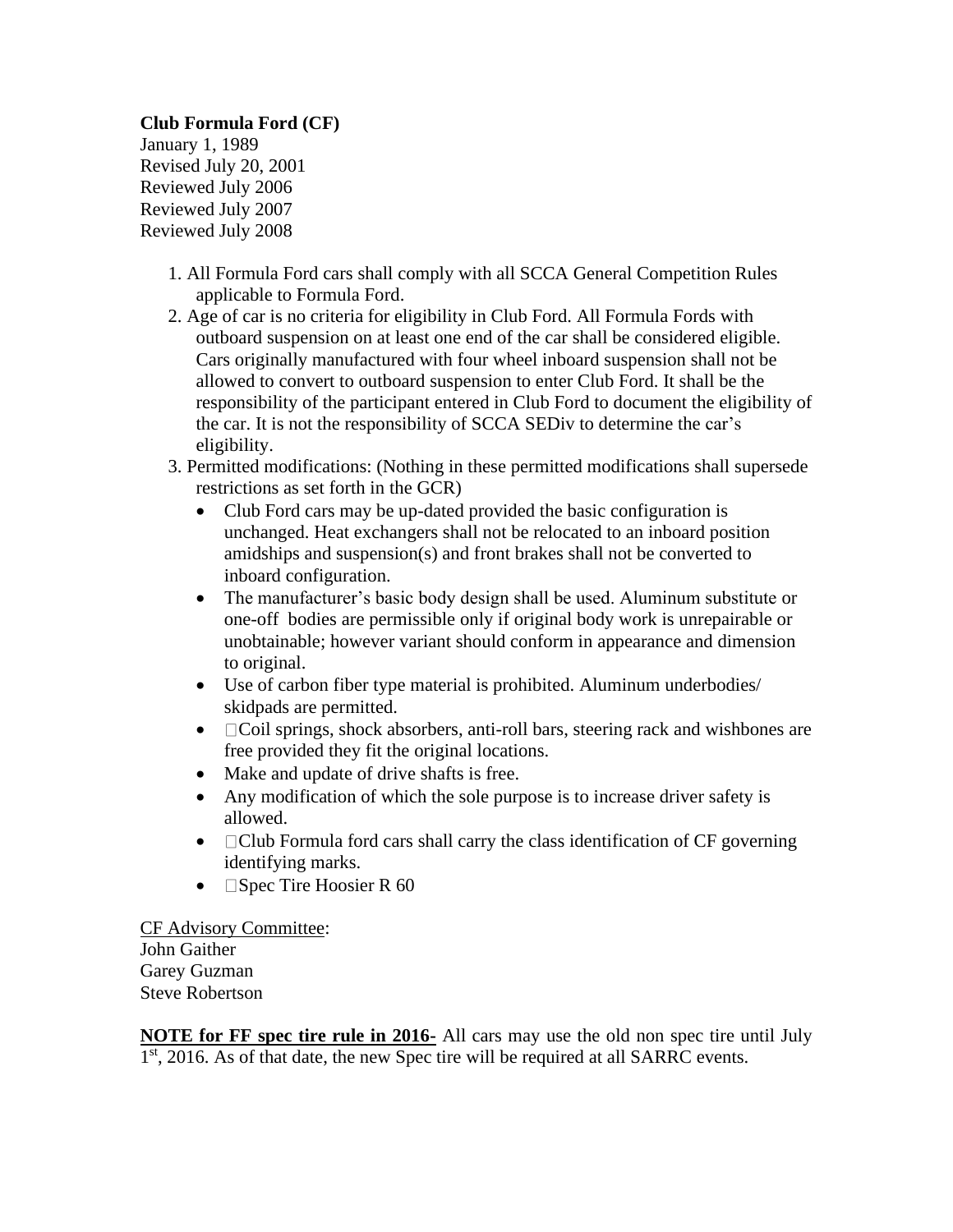# **Improved Touring 7 (IT7)**

Established July 1998 Revised July 2005 IT7 rules updated May 2006 as revised January 2006 Reviewed July 2006 Revised July 2007 Reviewed July 2008

July 1998 this class was initiated for Mazda RX7s model year 1979 through 1985 with a 12 A motor. This class must comply with and be prepared to the IT A rules as published by SCCA GCR and Category Specifications. Effective October 1, 2005 the spec tire for IT7 is Toyo RA1 DOT – shaved or unshaved. Effective October 1, 2007 the spec tire for IT7 is Toyo RA 1 DOT or the Toyo R888. Optional rain tire, Toyo Proxes RA1 DOT shaved or unshaved, or Hoosier Dirt Stocker DOT.

IT7 Advisory Committee: Stan Hinds Tom Sprecher Blair Stitt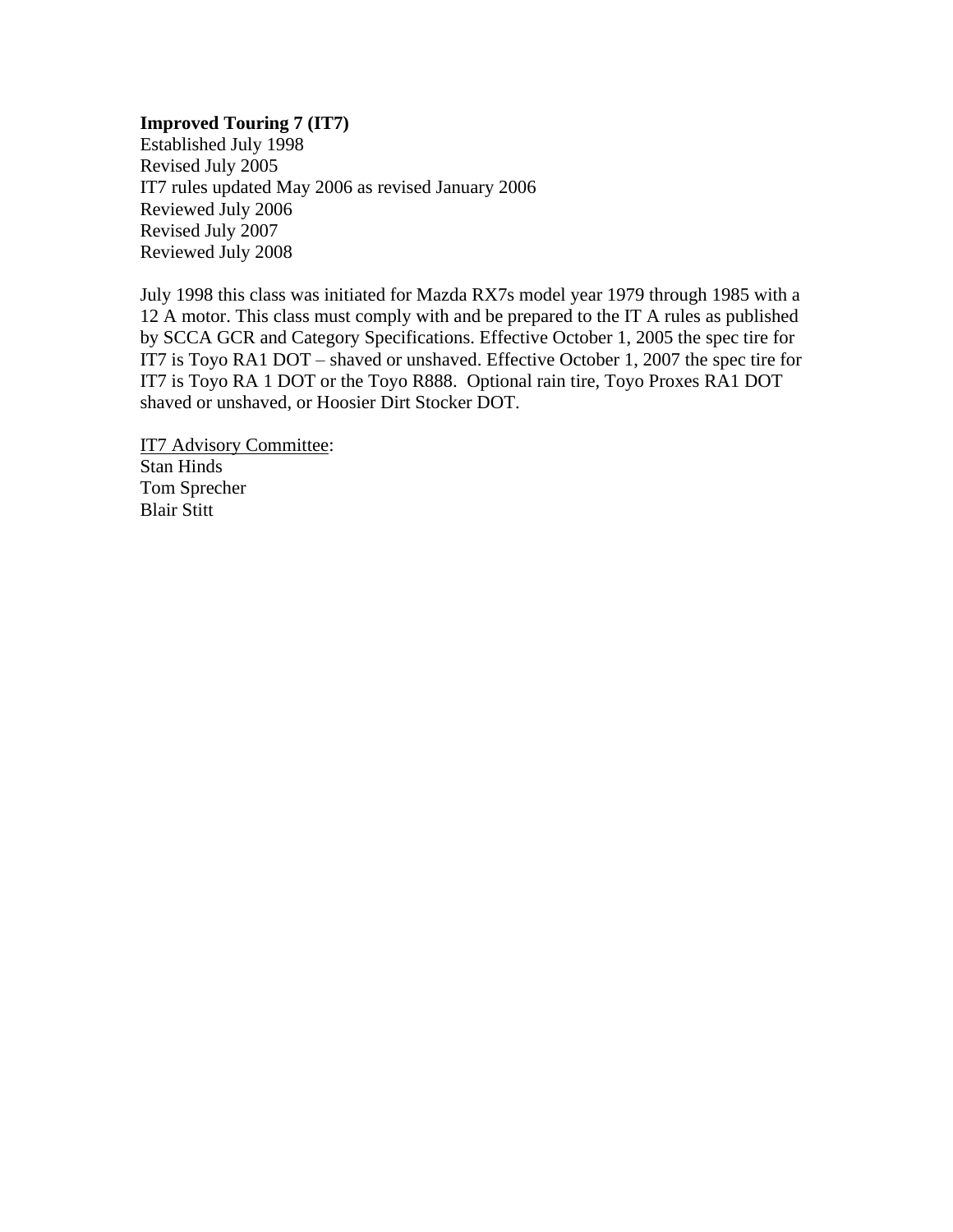# **Spec Miata (SM)**

Revised July 2005 Reviewed July 2006 Reviewed July 2007 Reviewed July 2008 Revised July 2009

SM class must comply with SCCA GCR and category specifications for SM. The Spec Miata tire rule for all SEDIV series races is the same tire as listed in the GCR for the Spec Miata National (Majors) race class with any amendments in Fastrack.

This rule will be continually reviewed as experience is gained with the tire specified for National SM competition, but it can only be modified at the Annual Meeting in January or the Mid-Year Meeting.

SM/SMT Advisory Committee: To Be Determined (if necessary) at 2013 SEDiv Convention

SMT- /SMSE-T approved 2-1-20

**SPEC MIATA T (SMT) and Spec Miata Southeast T (SMSE-T):** Spec Miata T will run under the SCCA [GCR](https://www.scca.com/pages/cars-and-rules) Spec Miata Category Specifications [\(SMCS\) Section](https://www.scca.com/pages/cars-and-rules)  [9.1.7,](https://www.scca.com/pages/cars-and-rules) and Spec Miata Southeast T (SMSE-T) will run under the SEDIV approved rules, with the following tire rule exception:

Vehicles in these classes must use Toyo Proxes RR tires, size 205x50x15. All four tires on the car shall be the same manufacturer and model. The Toyo RA1 is also allowed but recommended only for wet conditions. The only modifications allowed to tires are having treads "shaved" or "trued."

# **Spec Miata Southeast (SMSE) See above for SMSE-T Approved 2-1-2020**

Class added October 9, 2016 for 2016 SEDiv Regional Races

**SMSE** class must comply with the current SCCA GCR and category Specification for all 1.6 cars listed for SM. The SMSE tire rule for all SEDiv series is the same tire as listed in the GCR for the Spec Miata Majors race class with any amendments in Fastrack.

The purpose of this class is to give the owners of the 1.6 Mazda Miata a low cost class in which to compete in SEDiv series such as SARRC, ECR & Time Trials.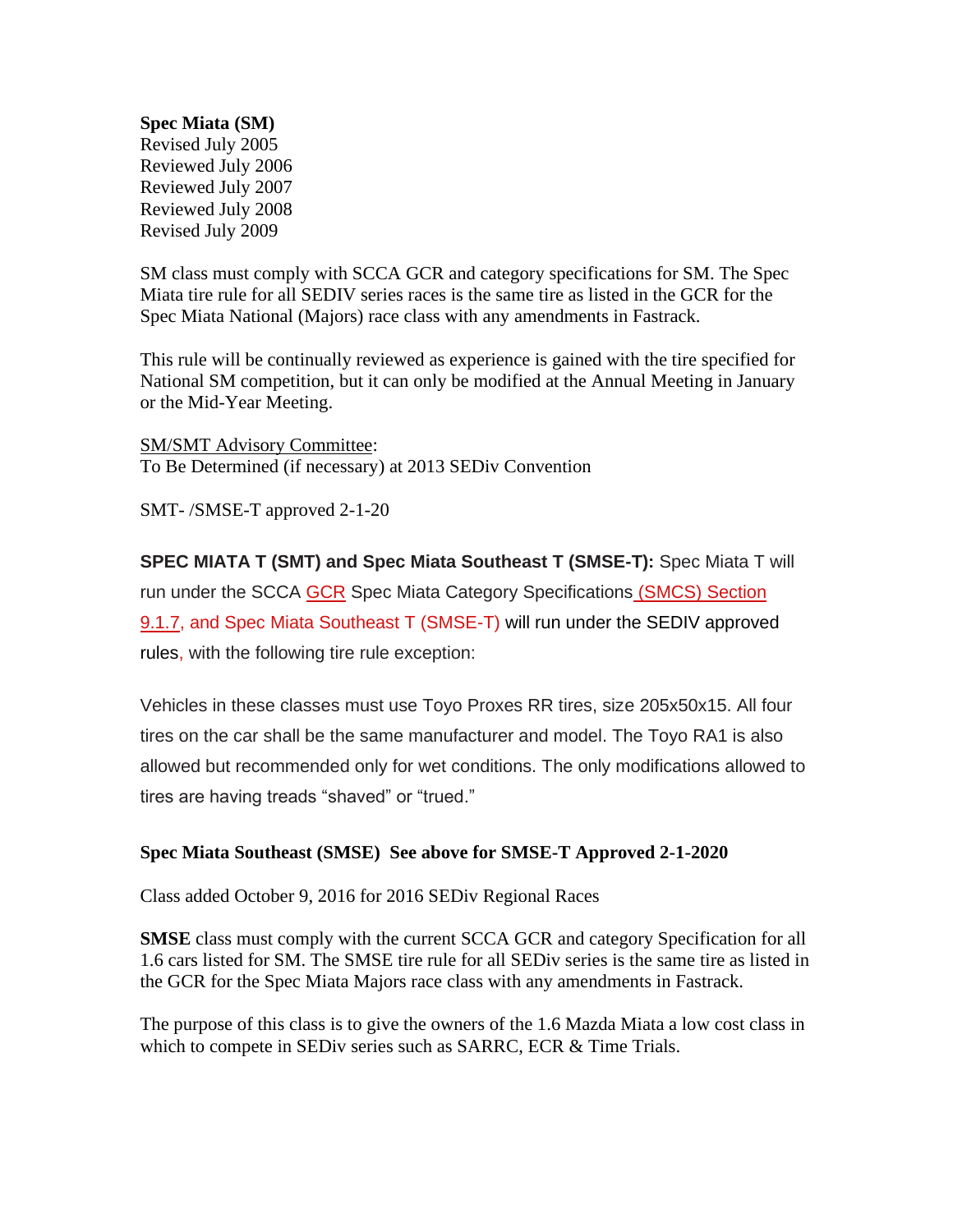The rules for this class will be reviewed at the February  $6<sup>th</sup>$ , 2016 SEDiv annual meeting and maybe modified as deemed necessary to meet the stated purpose of the class. The class was reviewed and it was determined that for 2016, the class would remain as per the 2016 GCR rules governing Spec Miata.

# SMSE Advisory Committee

TBA ( applications accepted)

# **MXP**

The **[2016 Mazda MX-5 Cup](http://www.automobilemag.com/features/news/1411-mazda-global-mx-5-cup-racecar-previews-one-make-race-series/)** is a race-ready version of the Miata that comes with safety upgrades like a roll cage, racing seat, upgraded brakes and suspension, and other tweaks to ready the car for club racing. A 2.0-liter Skyactiv inline-four engine and a six-speed manual transmission provide motivation. The car will be built for Mazda Motorsports by North Carolina's Long Road Racing, and will be legal for a variety of SCCA and NASA club-racing series.

# **Adopted at Feb 2016 meeting.**

SPEC MX-5 (SMX 5) CLASS (REGIONAL ONLY):

**A. Purpose and Intent**

The purpose of Spec MX-5 is to provide an opportunity to compete in similarly prepared low cost cars with limited modifications. The cars are a Club Racing version of the NC SCCA Pro MX-5 Cup Car, or a purpose built car for the class. Only the US version of the 2006-2015 (NC) Mazda MX-5 is eligible to compete in SMX. Unless a particular modification or part is approved in these specifications, the vehicle and all of its parts and assemblies shall be stock including the sport package and suspension kit. It is intended that the cars competing in SMX be very similar in appearance and performance. Therefore, if an alternate part or modification is specified, it shall be used by all cars unless the OEM part is specifically allowed. No modifications or alterations from the original "as delivered" vehicle configuration are permitted except those required in these specifications. No permitted component or modification shall additionally perform a non-permitted function. Replacement parts required to meet stock OEM specifications may be purchased from alternate standard outlets such as parts stores provided they are the exact equivalent of the stock OEM part.

**B. Safety –** cars must conform to all SCCA safety standards as defined in the SCCA GCR.

### **C. Authorized Modifications**

### **1. Rollcage**

- a. Miatacage "2006-2015 MX-5 Cup roll cage kit" must be installed in its entirety.
- **2. Chassis**
	- a. The outer edges of the dashboard, outside of the dash vents, may be trimmed the minimum amount required to install the roll cage A-pillar down tubes.
	- b. The only allowable tow device for the front and rear of the car is a flexible tow strap. The preferred method of attaching each strap is looping it through the tow eye hole and the bumper brace in a choker hitch.
	- c. There shall be an arrow that contrasts strongly with the vehicle paint scheme pointing to each tow eye/strap.
	- d. The 3-piece front strut tower brace (p/ns: NE57-56-48X, NE57-56-48ZA, and NE57-56-49X) that comes with the sport package shall be used. The strut brace mounts may have a hole drilled in them to allow easier access to adjusters for the front shocks.
	- e. The driver's side inner door structural panel may be removed to fit the cage, but the stock side impact beam and the outside door latch/lock operating mechanism shall not be removed or modified.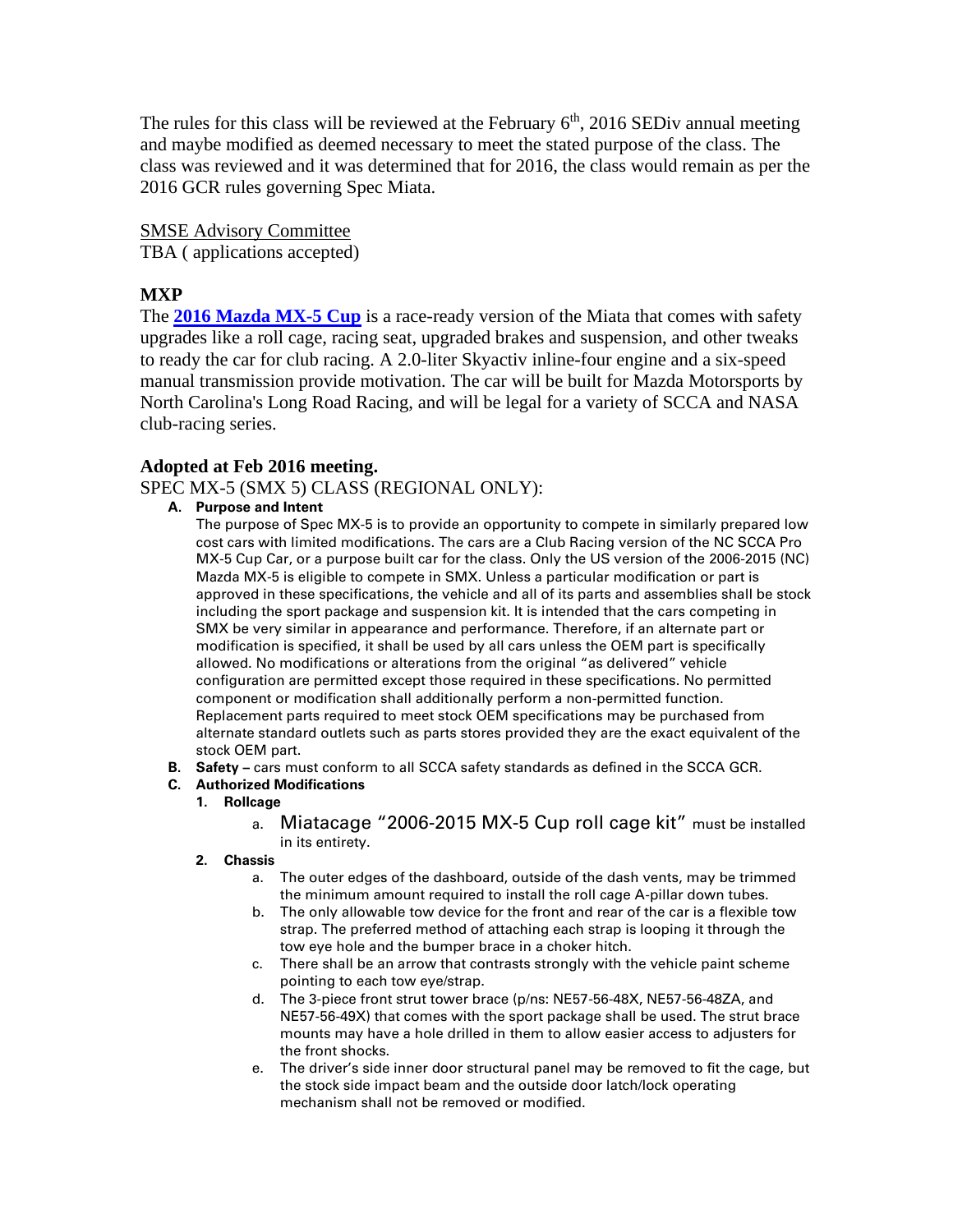- f. Any steering wheel except wood rimmed types may be used.
- g. Any shift knob may be used.
- h. A dead pedal/foot rest and heel stop may be added. Foot pedals may be modified to improve driver comfort.
- i. The heater system and air conditioning equipment located in the engine compartment may be removed, but the equipment located in the cockpit shall remain intact.

#### **3. Cockpit**

- a. A bulkhead panel shall be installed in the trunk to cover the flexible portions of the fuel lines, particularly at the point where they may be rubbed by the cockpit/trunk close-out panel. The material may be metal or composite, but must be rigid.
- b. All interior trim components shall be removed, including the front passenger seat, carpet, sun visors, seat belts, etc., but not the dashboard and its attaching hardware and brackets. The lower portion of the door panels shall be removed. The top portion of the door panels containing the door latch release handle shall remain intact. The door window glass and window operating mechanisms shall be removed.
- c. Electronic items, such as the radio equipment and air bags, shall be removed. The radio face may be left in place or a replacement trim piece may be used if the radio face is removed. If the radio face plate is left installed, it must be unplugged from the vehicle wiring harness.
- d. Any removable equipment, such as spare tires, tools and bins, shall be removed along with any attaching hardware, brackets and covers.
- e. Mazda interior trim kit (p/n: 0000-07-5500-KT) shall be used in its entirety. The trunk close-out panel must be mounted up under the edge of the body to avoid having the trunk closeout panel rub on fuel hoses in the trunk.

#### **4. Body**

- a. Interior and exterior door handles are required to remain operable.
- b. Door locks must be disabled.
- c. All three of the brake lights shall be in working order.
- d. The headlights and tail lights shall remain in working order.
- e. The 2 OE external mirrors for the correct vehicle make and model (left and right) are required. They must be mounted in stock location and must be positioned so that the driver can see objects along both sides of the vehicle. The OE interior rearview mirror or an aftermarket rearview mirror shall be used.
- f. 2006-2008 SMX cars may be fitted with 2009-2015 bodywork.
- g. MAZDASPEED trunk lip spoiler (p/n: NF51-V4-920G-xx) shall be used.
- h. The inner hood insulation liner may be removed.
- i. Hood pins are permitted. If hood pins are fitted, the OE latch may be removed.
- j. Auxiliary screen material may be used behind the OE grille piece.
- k. Left and right inner fender liners must remain intact. Inner fender liners may be riveted in place and a small portion of the liners may be trimmed away where the tire makes contact with the inner fender liners. Left and right front fender liners may be removed only if the large excess holes are closed off using .040" - .060" aluminum and securely fastened into place using rivets.
- Front and rear fender lips may be rolled to prevent tire damage.
- m. The OE driving lights may be removed. The resultant openings may be used to direct air to the front brakes.
- n. Side marker lenses may be substituted with a more durable material as long as they retain their original shape and color.
- **5. Tires**
	- a. Dry tires must be 225/45ZR17, spec tire mandated by series.
	- b. Wet tires must be 225/45ZR17, spec tire mandated by series.
- **6. Weight**
	- a. Minimum weight with driver is 2400 lbs.
	- b. Ballast is permitted to be used to achieve the minimum weight for a vehicle. Ballast may be mounted anywhere in/on the car provided that it does not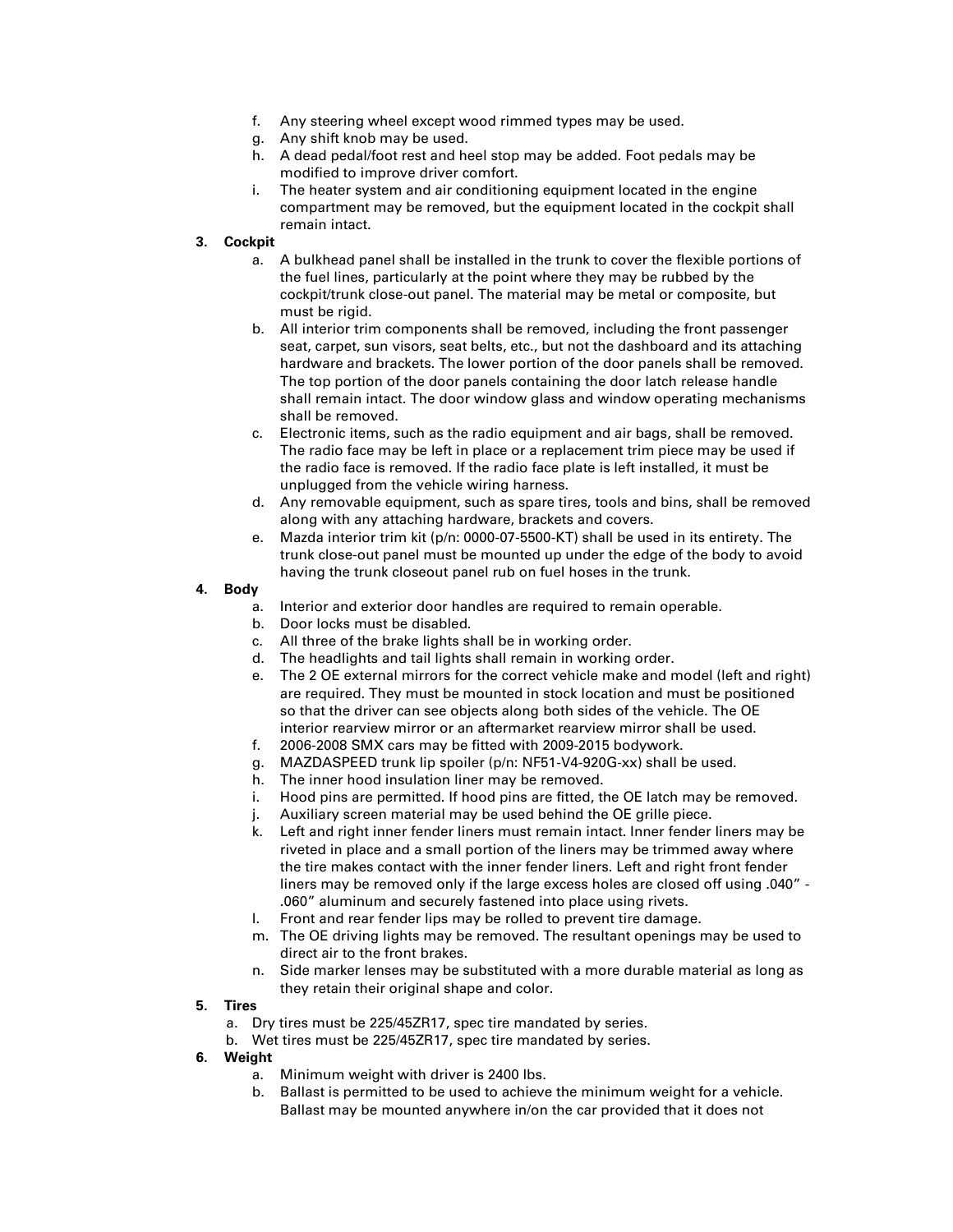perform a non-approved function. All ballast shall be mounted in such a way that tools are required to remove it. Holes may be drilled in the chassis and the chassis may be reinforced in order to safely secure ballast provided that the reinforcement does not perform a non-approved function. Grade 5/Metric 8.8 bolts, or better, and load-spreading washers shall be used to mount ballast when necessary.

#### **7. Engine**

- a. Engines must be ordered through Mazda and must be 100% as delivered, no modifications allowed. Competitor rebuilt engines are prohibited.
- b. Sealed engines may not be rebuilt (sealed engines to be implemented in 2019).
- c. The crankshaft position sensor and crankshaft pulley relationship must be as specified in the 2006-2011 MX-5 Factory service manual, CRANKSHAFT POSITION (CKP) SENSOR INSPECTION [LF] Pg. 01-40-34.
- d. Mazda cold air intake system (p/n: 0000-06-5203-KT) is required.
- e. Mazda exhaust system (p/n: 0000-06-5450-KT) is required.
- f. A fuel test port must be installed between the rigid fuel supply line and the fuel rail per 9.3.
- g. A turn at the end of the exhaust pipe may be used to help disperse/direct noise in order to meet specified decibel limit in all conditions, and/or a Supertrapp may be utilized.
- h. OEM exhaust system heat shields may be removed. Exhaust headers and exhaust systems may be wrapped, coated or both.
- i. The oxygen sensor may be reinstalled in the competition exhaust system. The sensor shall be placed in the exhaust system within reach of the OE electrical connection for the oxygen sensor.
- j. An engine to fender brace may be used if mounted in such a way that it does not foul brake lines, fuel lines, or other systems that would interfere with the safe operation of the vehicle under race conditions.
- k. Spark plugs are unrestricted.

#### **8. Engine Control Unit (ECU)**

- a. The stock ECU with the stock flash shall be used, with a sealed ECU to be implemented in 2019.
- b. Instrument clusters shall be unmodified OE parts.

#### **9. Drivetrain**

- a. The stock 2006-2011 6-speed gearbox, internal parts and ratios shall be used by all cars. A sealed transmission will be utilized in 2019.
- b. Mazda 3-4 shift fork (P/N 0000-02-5701) is permitted.
- c. Gear Ratios: 1st 3.82; 2nd 2.26; 3rd 1.64; 4th 1.18; 5th 1.00; 6th 0.83
- d. The OE limited slip differential shall be used. Final Drive Ratio: 4.10:1. A sealed differential will be utilized in 2019.
- e. No treating, polishing or coating of transmission, differential or axle components is permitted.
- f. The clutch disc and pressure plate must be bolted directly to an unmodified stock flywheel.
- g. Permitted clutch components are as follows:
	- i. Clutch Disc Mazda
		- 1. LF04-16-460B
			- 2. Mazda 0000-02-5415-AC
			- 3. Mazda 0000-02-5416-AC
	- ii. Pressure Plate Mazda
		- 1. LF04-16-410A
		- 2. Mazda 0000-02-5405-AC
	- iii. Part Diameter (in.) Minimum Weight (lbs.)
		- 1. Clutch disc 8.5in, 1.7lbs
			- 2. Pressure Plate 9.875in, 9.4lbs
		- 3. Flywheel 11.0in (9.375in machined surface), 16.0lbs

#### **10. Suspension and Steering**

a. Steering lock mechanisms shall be removed.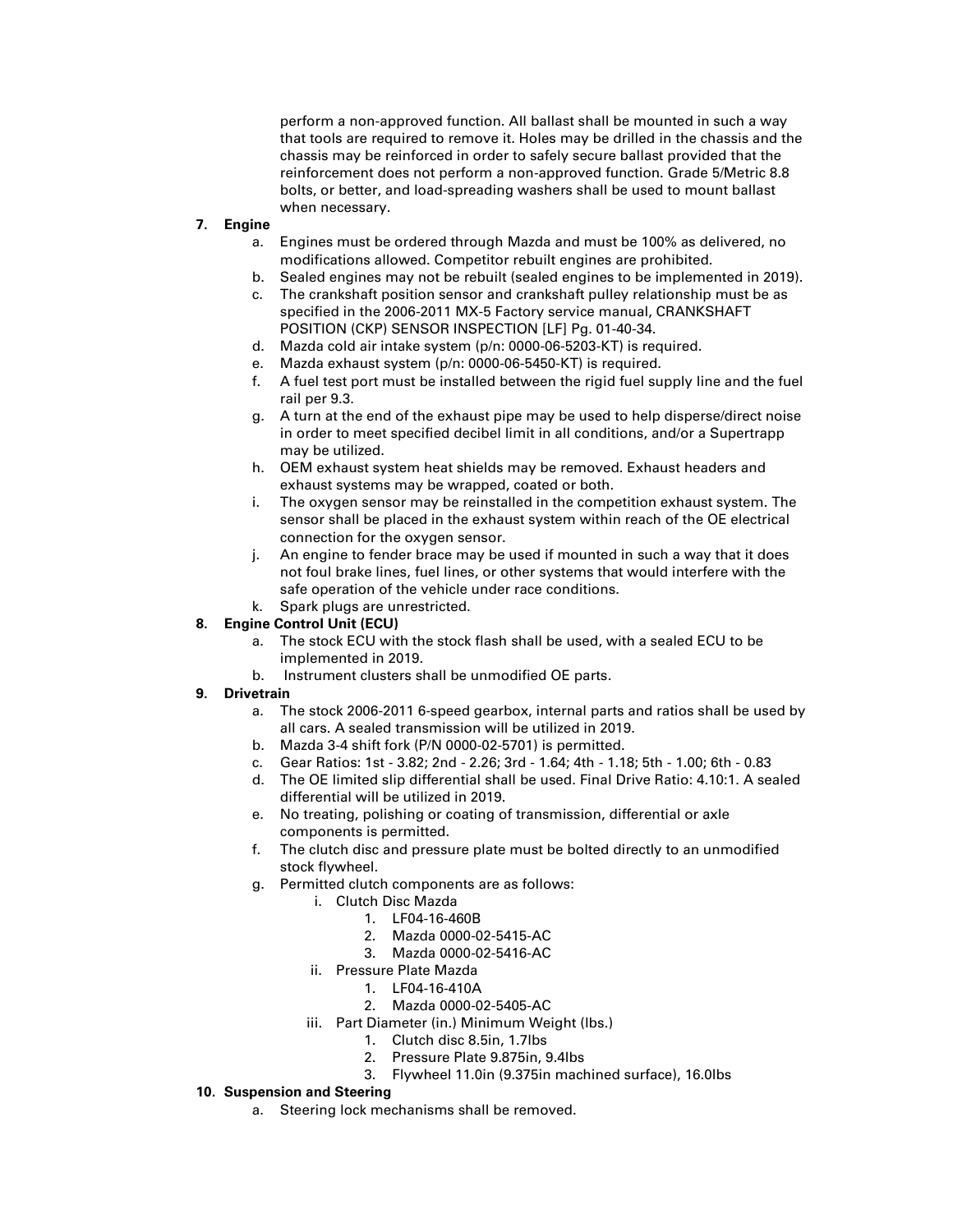- b. All cars must use the SMX coil over kit, including Penske shocks and kit springs. A new spec suspension kit will be utilized for 2019.
- c. Bump stops may not be modified as supplied in the kit
- d. The anti-roll bar end links shall be used as provided. However, the anti-roll bar end links may be connected or disconnected as the driver sees fit.
- e. Suspension alignments (camber, caster, toe) are unrestricted within the limits of the unmodified factory adjustments.
- f. There is no minimum ride height.
- g. The rear shock towers supplied with the suspension kit may be reinforced through the addition of material to it, and welding of, the shock towers. Any reinforcement shall not connect the shock tower to more area of the chassis than the unreinforced shock tower contacts.
- h. Hardware items (e.g. nuts, bolts) may be replaced by similar items performing the same fastening function(s).
- i. RX8 front hubs may be substituted in place of the O.E. hubs. To complete the conversion, the following parts may be purchased from Mazda: Front Hub #F151-33-04X or #F189-33-04X, ABS Adaptor #0000-03-5901, special installation tool# 0000-03-5902. An "L" shaped retainer is allowed for the ABS adaptor housing provided it serves no other purpose.

#### **11. Brakes**

- a. Stock Brake Rotor Specification (Diameter/Thickness)
	- i. Front 290mm (11.4 in.) / 23mm (0.9 in.) Vented
	- ii. Rear 280mm (11.0 in.) / 11mm (0.4 in.) Solid
- b. Backing plates and dirt shields may be ventilated or removed.
- c. Brake lines may be replaced with steel lines or Teflon lined metal braided hose.
- d. Series specific brake pads must be used.
- e. MAZDASPEED brake duct kit (p/n: 0000-03-5301) is permitted. The inner fender panels may be modified to fit the brake kit to the driving light openings.

#### **12. Wheels**

- a. All wheels shall be one of the three OE Mazda MX-5 17"x7" wheels.
	- i. Style 1: (p/n: 9965-38-7070)
	- ii. Style 2: (p/n: 9965-36-7070)
	- iii. Style 3: (p/n: 9965-45-7070)
- b. Aftermarket wheel studs and lug nuts are permitted.
- c. Wheel spacers are not permitted.

#### **13. Cooling System**

- a. The alternate radiator (p/n: 0000-01-5550) from Mazda is permitted.
- b. Thermostats may be modified, removed or replaced.
- c. A bleeder screw may be added to heater hose tube.
- d. Mazda oil cooler (p/n: 0000-01-5100-KT) may be installed.
- e. The gap between the top and sides of the radiator and the core support may be sealed with tape, silicon, foam, etc.

#### **14. Data Acquisition**

- a. Vehicles must be equipped with series mandated data acquisition systems consisting of a data logger, sensors, camera(s) and required wiring.
- b. The data acquisition system may perform no other function, and shall not transmit data while the vehicle is in motion.

#### **15. Electrical**

a. Batteries may be replaced with those of an alternate manufacturer provided they are of similar amp-hour capacity, size and weight and are fitted in the standard location. Additional battery holddown devices may be used and are recommended. The positive battery terminal shall be insulated to prevent sparking.

With the exception of the wiring needed to install the safety equipment, to operate any data system, to preserve power to the PCM or to repair accident damage, there shall be no additional non-OE wiring, connections, etc. to any wiring harness or component of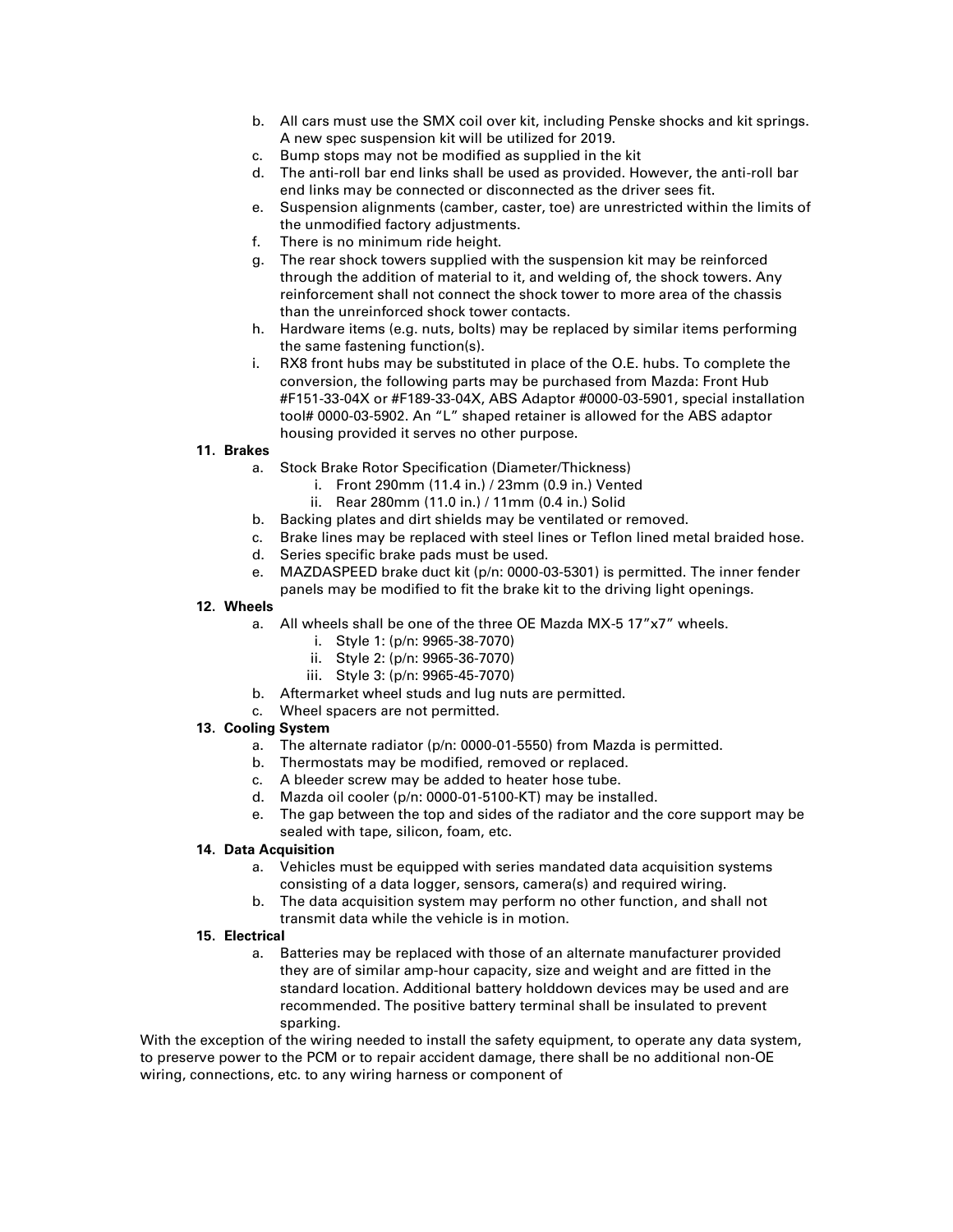**Adopted 2018**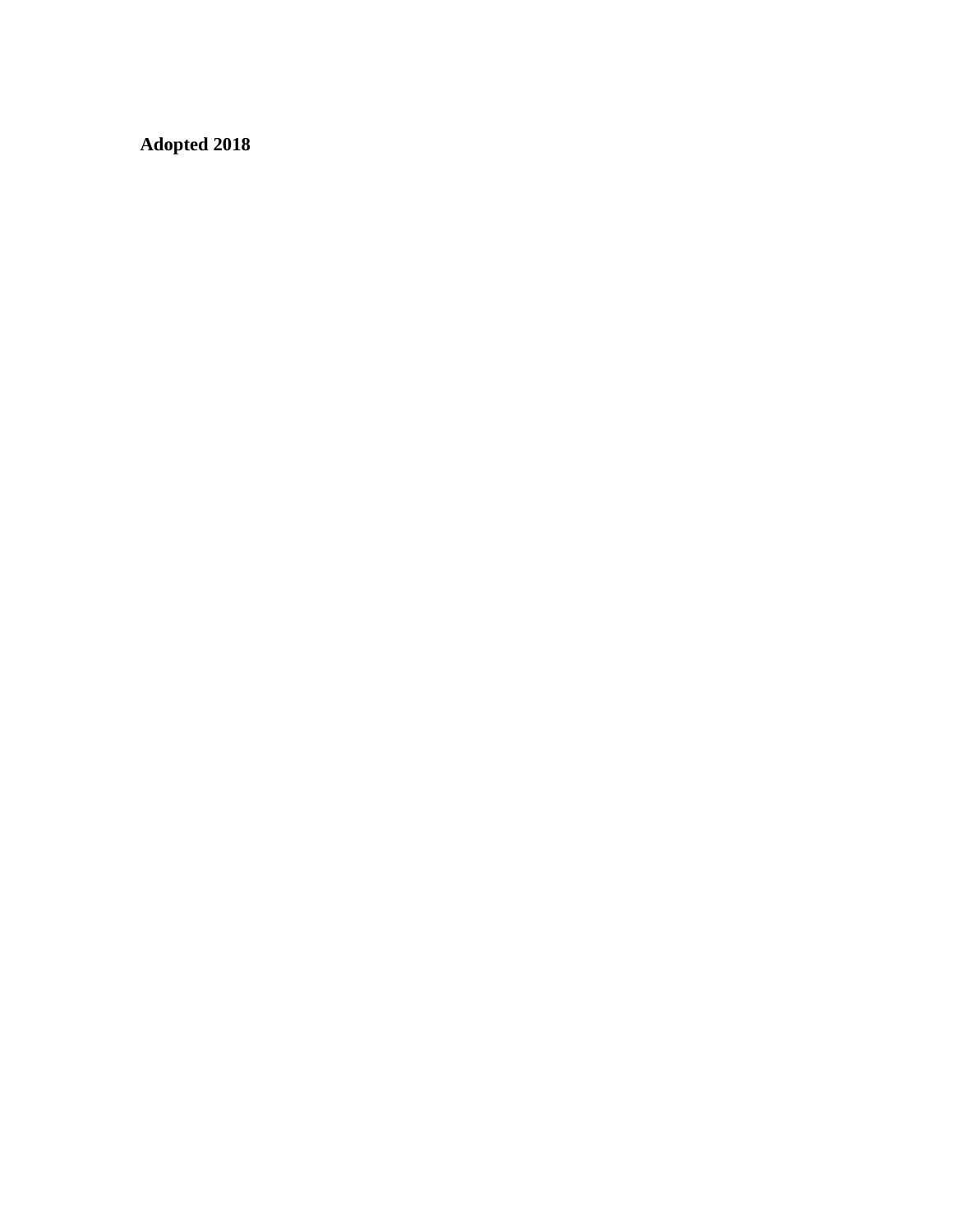# **Super Production O & U (SPO & SPU)**

Established January 1997 Revised January 2003 Reviewed July 2006 Reviewed July 2007 Revised July 2008

January 1997 this class was accepted Division wide as a catch all for vehicles not considered formula cars from other road racing series (exception to fender rule for NASCAR style modifieds) and as a place for unique creations to have a venue in which to get track time. Vehicles must not be other wise classed in the GCR and Category Specifications. The displacement separation for Over (O) (2500cc and above) and Under (U) (2499cc and below) [Effective January 2003 and reconfirmed July 2007] and all Turbo or Supercharged vehicles will run in SPO. Effective 9/22/2008 – domestic, aircooled, pushrod engines up to 2999cc are eligible for SPU.

Series vehicles must conform to configuration safety rules of the series (owners responsibility to show proof). All non-series vehicles must at a minimum comply with safety specifications as published in the SCCA GCR and GT/Production Category specifications.

# GCR Optional Regional-Only Classes

Super Production Class (SP) (Regional Class Only): Cars which exceed the preparation limitations of the applicable Production or GT Specifications but which meet the general regulations for GT category cars. This includes cars not listed in the GT or Production spec pages, such as FIA homologated Production cars.

SPO/SPU Advisory Committee:

Wayne Cabaniss Jim Coman Jim Kellogg Robert Logsdon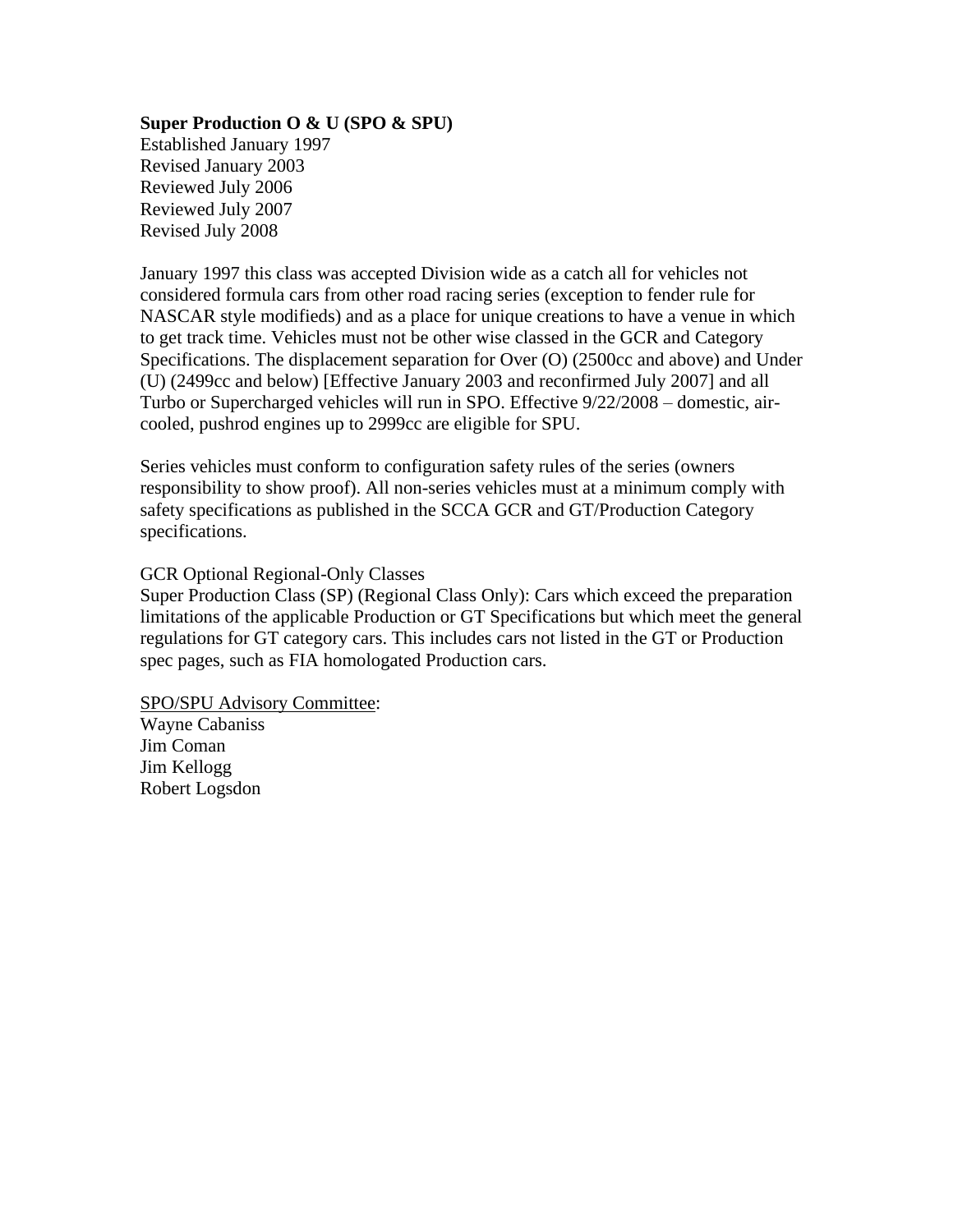*GTA-Southeast* **CLASS**

 **2013 Rules** (effective10/20/2012)

# NOW AS PER 2014GCR

The following rules are intended to allow competitors to utilize proven stock car technology to compete in SCCA road racing events at a reasonable cost. The philosophy of GTA-Southeast is to provide opportunities for drivers rather than engineers to showcase their skills. As such it is NOT a class to see who can spend the most money finding and exploiting loopholes in the rules, but instead is intended to use unmodified racing components that are readily available to the general public. As we continue to expand the GTA-Southeast rules to include new chassis, bodywork, and engine specifications, a certain amount of adjustment of the rules must be expected as we gain track experience with the various packages. Unless there is an obvious inequity between packages, however, these changes should never occur during a given competition season.

These rules shall govern all of the events and, by participating in an event, the competitor is deemed to have complied with these rules. No implied or express warranty of safety shall result from publications of, or compliance with, these rules and/or regulations. The rules are intended as a guide for the conduct of the competition and are in no way a guarantee against injury or death to a participant, spectator or an official.

#### **ALL CARS ARE SUBJECT TO PERIODIC INSPECTIONS TO ENSURE COMPLIANCE WITH THESE RULES.**

### **I. General Specifications**

- A. All cars competing in this class must meet all SCCA safety requirements for GT category automobiles found in Section 9 of the GCR unless otherwise specified herein. This includes but is not limited to GCR requirements for:
	- 1. Vehicle documentation
	- 2. Driver restraint systems
	- 3. Driver's safety equipment
	- 4. On-board fire systems
	- 5. Fuel & fuel cells (may use either the Touring or GT fuel specs)
	- 6. Master switch requirements
	- 7. Brake and tail light requirements
	- 8. Rollover structures
	- 9. Seats
	- 10. Towing eyes
	- 11. Window safety nets
	- 12. Gauges and data acquisition
- B. Car number and class designations must meet SCCA GCR specifications. The class designation for GTA-Southeast is "GTA".
- C. All weights and ride height measurements shall be taken with the car set up for competition and will include the driver.
- D. The maximum rear weight bias at any point during the competition is 52.0 %.
- E. Any ballast used to meet minimum weight must meet the specifications of the current GCR.
- F. Weight shifting devices of any type are prohibited.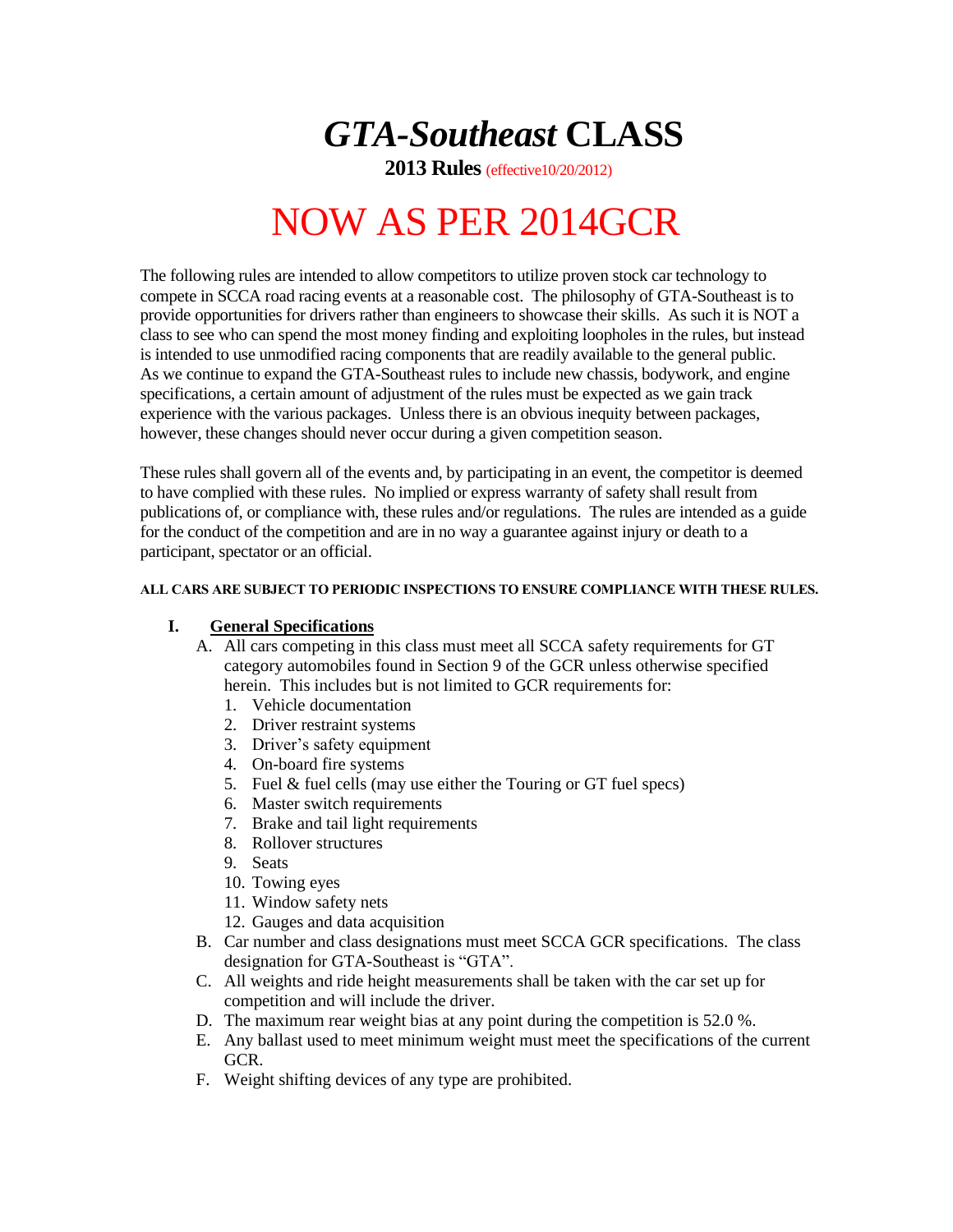- G. No titanium components are allowed for any purpose. Not axles, not fasteners, not engine parts, not anything.
- H. All cars presented for competition must undergo a technical inspection prior to their first event of each SARRC season. This inspection will determine the minimum weight for that car and that weight will noted on SEDIV-supplied stickers that should be displayed near the 'B' pillar on each side of the car. If you have questions about the minimum weight of your car, consult with an Advisory Committee member.
- I. **"Open-Hood" Policy:** All GTA competitors agree to allow a non-invasive visual inspection of any component of their car up to one hour before a scheduled track session by any host organization tech inspector or registered GTA entrant/driver. This also extends to any Impound sessions required by the hosting organization.

# **II. Chassis Specifications**

- A. Any commercially available, mild steel stock car chassis with a minimum wheelbase of 102" and a maximum wheelbase of 110" may be used.
- B. Chrome alloy chassis are not allowed.
- C. There are two basic styles of chassis used in GTA-Southeast the "narrow track" chassis and the "wide track" chassis as defined by track width:
	- 1. The "narrow track" chassis has a track no greater than 62.0 inches.
	- 2. Any chassis with a track wider than 62.0 inches is considered a "wide track" chassis. The maximum track for any chassis is 65.0 inches.
- D. The minimum overall body height of any chassis (measured 10 inches behind the top of the windshield) is 46.5 inches.
- E. The base minimum weight for a car based on a narrow track chassis is 2800 pounds.
- F. The base minimum weight for a car based on a wide track chassis is 2850 pounds.
- G. The minimum ground clearance for any part of the chassis or bodywork rearward of the front tires is 3.5 inches.
- H. The minimum ground clearance for the front air dam or splitter is 2.5 inches.
- I. The maximum overall width is 75.0 inches for a narrow track car.
- J. The maximum overall width is 80.0 inches for a wide track car.
- K. A minimum of 9.5 inches, measured from the center of the crankshaft bolt to the ground, must be maintained at all times.

# **III. Body Specifications**

- A. All cars in this class must use 1997 through current-year commercially available stock car bodywork. The types of bodies allowed are:
	- 1. Cadillac CTS
	- 2. Chevrolet Camaro (2010+)
	- 3. Chevrolet Impala
	- 4. Chevrolet Malibu
	- 5. Chevrolet Monte Carlo
	- 6. Dodge Challenger (2010+)
	- 7. Dodge Charger
	- 8. Dodge Intrepid
	- 9. Ford Fusion
	- 10. Ford Mustang (2010+)
	- 11. Ford Taurus
	- 12. Ford Thunderbird
	- 13. Lincoln MKS
	- 14. Oldsmobile Cutlass
	- 15. Pontiac G8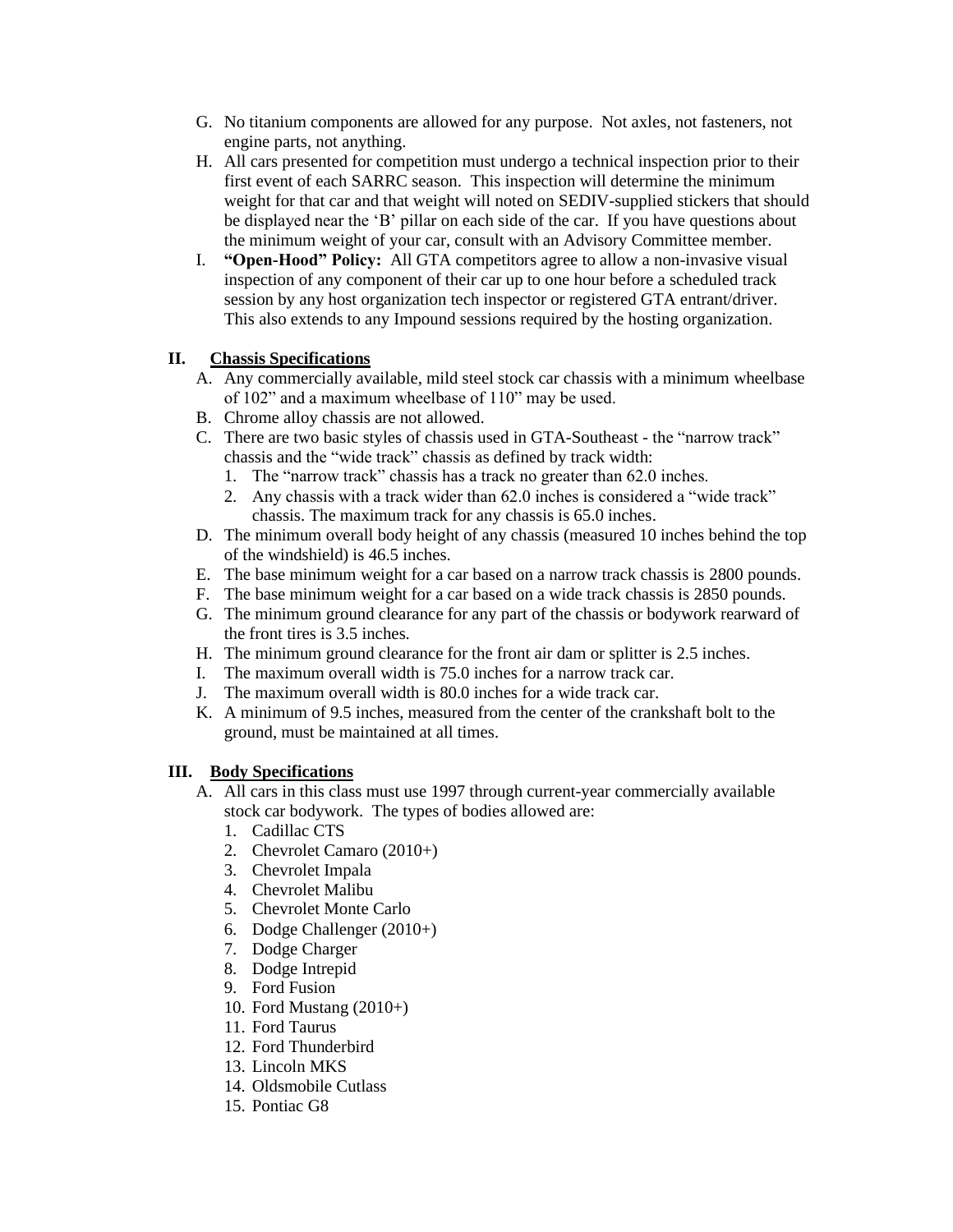- 16. Pontiac Grand Prix
- 17. Toyota Camry
- B. All body components must be utilized in an as-produced, unmodified form and must retain all manufacturer identifying markings. No "one-off" or "high downforce" body packages are allowed.
- C. All cars competing in a race event must have a complete painted or polished gel-coat body to start the weekend. Presentation of stock appearing, very professionally finished racing stock cars is the primary objective of GTA-Southeast. Overall workmanship and appearance shall be a determining factor when a car is approved for competition.
- D. Absolutely no additional holes, vents, modifications, etc., will be permitted on the body panels except as provided herein.
- E. Unless damaged by an accident during the racing weekend, all body panels must remain in their standard orientation when the car is at speed (i.e. - no flexing or cocking of body panels to vent air from underneath or inside the car is allowed).
- F. The bottom of the car must not be "belly-panned" or flush paneled. Panning may not extend rearward of the trailing edge of the radiator. Other than ductwork that serves no other purpose than to direct cooling air to the brakes, fuel/air metering device (carburetor or throttle body), and/or driver, no fixed or moveable air-directing devices are permitted underneath or inside the car.
- G. Installation of air ducts to direct air to cool the driver is permitted. Air ducts to direct air to cool the driver can be installed behind the a-pillar. Duct and mount cannot exceed 8 inches in height by 12 inches in length. A maximum of three vents may be added to each rear side window to exhaust hot air from the driver's compartment.
- H. The hood must have a minimum of four (4) positive locating pins on the leading edge of the hood and must be securely fastened by either pins or hinges at the rear. Cars using Late Model hoods may install the Five Star hood hold down (part #570-3700 or part #660-3700) to stabilize the front of the hood.
- I. If used, a cowl opening shall be located at the rear edge of the hood at the base of the windshield and have a maximum opening of 2.5" deep by 20.0 inches wide. Fresh air boxes to the fuel/air metering device (carburetor or throttle body) are allowed as long as that ductwork serves no other purpose.
- J. The single-plane rear blade spoiler must be mounted at an angle from 50 to 75 degrees (perpendicular to the ground being 90 degrees) and may not extend beyond the rear bumper when viewed from directly above the rear bumper. Spoilers must be a minimum of .063 aluminum or Lexan and may vary in overall height to match the contours of the bodywork. The rear spoiler dimensions shall not exceed 59.0 inches wide by 5.0 inches in height, or 295.0 square inches total surface area. Braces to prevent spoiler deflection are allowed, but may not serve any other purpose.
- K. For 2010+ C-M-C bodies **ONLY**: Cars using these bodies a blade spoiler meeting the specifications in III.J must be used.
- L. For 2010+ C-M-C bodies **ONLY**: Cars using these bodies may not utilize a front splitter.
- M. A full, stock-dimension molded front windshield is mandatory and must be constructed from 3/16" (minimum) Lexan. Three (3) 1-inch by 1/8" thickness internal windshield support braces should be spaced at least on six-inch centers and roughly centered on the windshield. The windshield must be secured to the body by bolts and/or rivets to prevent the windshield from popping out under internal pressure such as a spin.
- N. A full, stock dimension molded rear "glass" constructed of minimum .093' thickness Lexan is required. It must be held securely in place by a minimum of two (2) 1.0"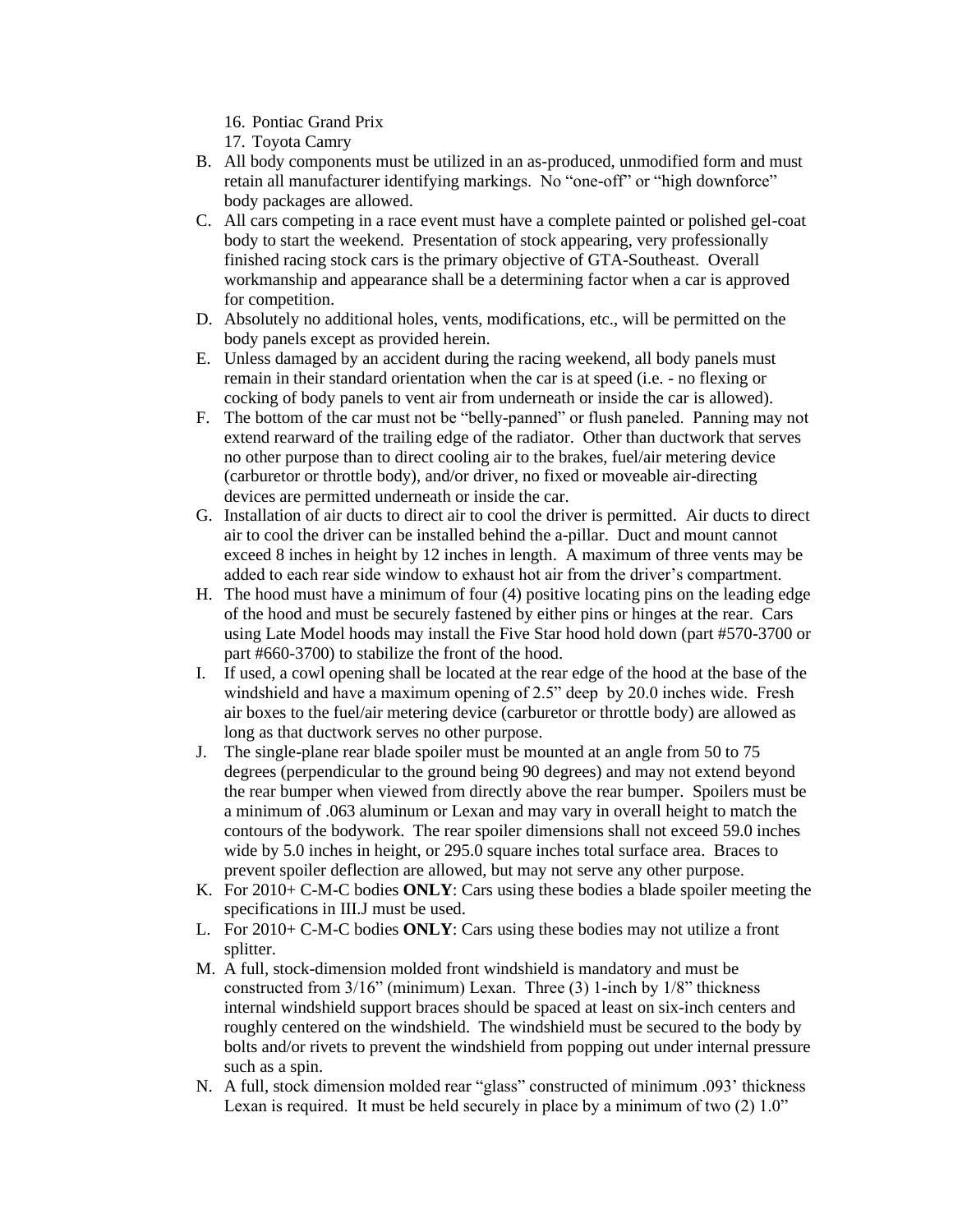wide external straps as well as bolts and/or rivets mounting the "glass" to the rear bodywork around the perimeter of the opening. Back "glass" must also be securely braced internally to prevent significant bowing or distortion under racing conditions.

- O. Side windows (driver and passenger side) must remain as produced in dimensions. Models with rear quarter or opera windows must have the stock opening covered with clear, securely mounted .093" thick Lexan. All window net installations must meet SCCA specifications.
- P. Cars must be neat in appearance at all events. All cars must have complete bodies, fenders, hoods, grills, and bumpers. Cockpit floors must be complete with no tunnels and/or air ducts allowed. No streamlining will be allowed, such as windshields, underpans, radiator grills or headlights. Taping of hood and/or body seams is not allowed.
- Q. Headlight decals and taillight decals or the model's original taillights are required at all times. Two functioning brake lights in the approximate location of the stock taillights are required. If you are planning to run in the rain, two functioning taillights are also required.
- R. Late model bodies may use "vent windows" to stabilize the A-post at high speeds. The maximum dimension along the top of the door will be nine (9) inches, and the trailing edge must be ninety degrees from the top of the door to the A-post. No vent windows may be added to the existing panels of the flange-fit bodies.

# **IV. Suspension/Shock Absorber Specifications**

- A. Springs are open.
- B. The steering wheel must be mechanically coupled to the front wheels and activate only those wheels (no "steer by wire" or "four-wheel steering"). Power assist is allowed and may be driven off the differential.
- C. A collapsible steering column, either by layout design or column construction, is required.
- D. Front lower control arms must be made of steel. Upper control arms, strut arms and upper pivot shafts may be aluminum.
- E. Front spindles/uprights must be steel, designed for racing applications, and be readily available to all competitors. No one-off, "center cooled" or Riley style spindles/uprights/hubs are permitted. Zero-scrub geometry is not permitted.
- F. Independent front suspension with articulated upper and lower control arms is mandatory.
- G. Major steering components including steering arms, tie rods, idlers, etc., must be fabricated from approved ferrous or non-ferrous alloys. All heim joints must be of aircraft quality.
- H. Sway (anti-roll) bars must be made of steel. Sway bar arms must be made of steel or aluminum. Heim joints are allowed to be attached to the lower control arm(s) and/or rear end. Driver adjustable sway bars are not allowed.
- I. The longitudinal linking system for the rear of the chassis may not exceed four locations and may not include a "torque tube" of any design. Spring-loaded and/or cushioned (torque absorbing) links are permitted.
- J. Either a panhard bar or Watts link may be used to locate the rear axle laterally.
- K. Independent rear suspensions are not allowed.
- L. Shocks are open, any shock absorber may be used with no weight penalty. One shock per wheel.
- M. Driver adjustable shock absorbers are not allowed.

# **V. Rear End Specifications**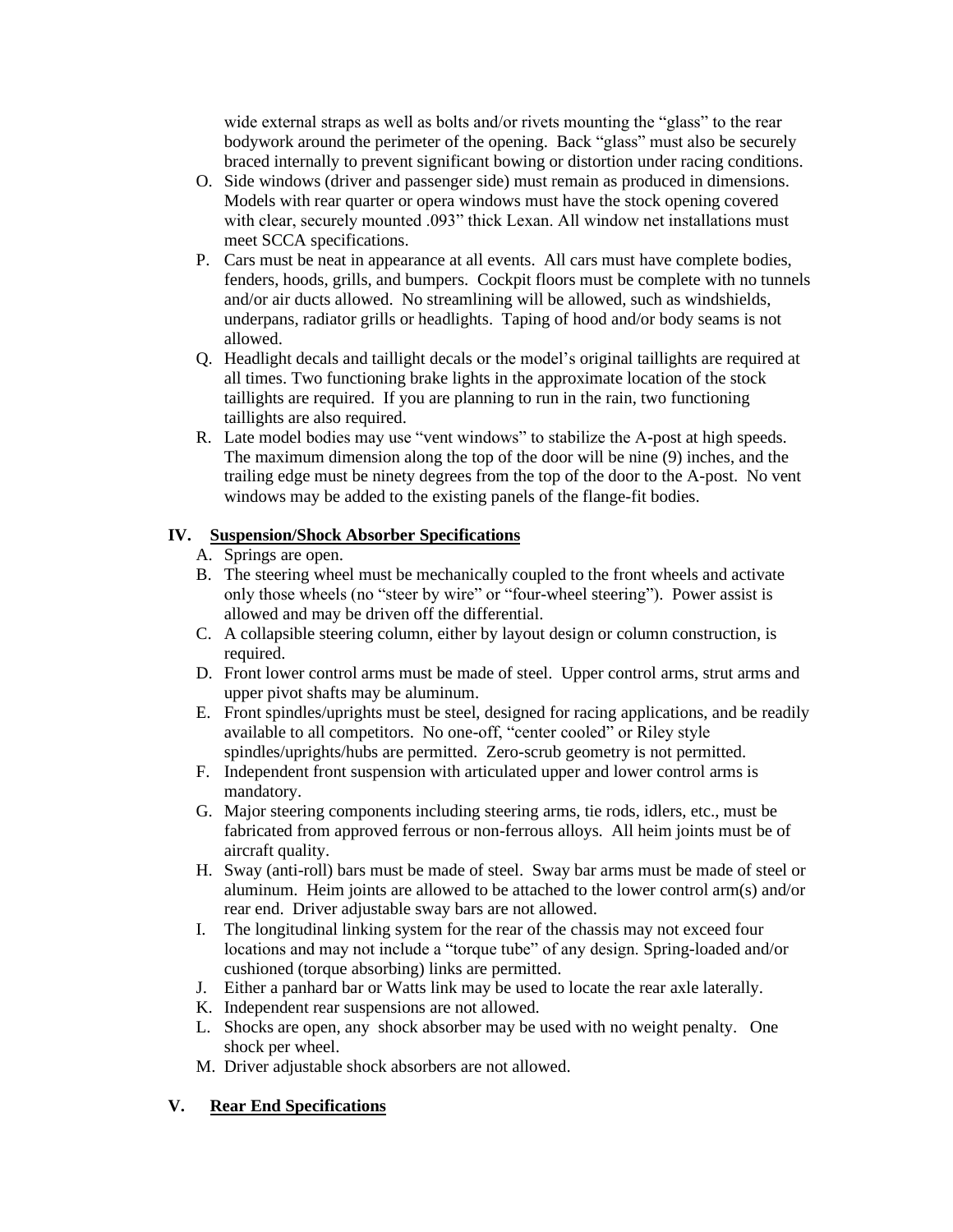- A. Ford 9" or Quick Change units only. No "rear drive" or modified driven Quick Change rear ends are allowed.
- B. All axle tubes must be made of steel.
- C. The maximum rear camber per wheel is +/- 1.75 degrees.
- D. Electronic and/or electronic/hydraulic traction control devices are not allowed. Competitors found with any type of traction control device on the vehicle, whether operational or not, will be disqualified from the class for twelve (12) months.

# **VI. Transmission, Clutch, Flywheel, Bellhousing, and Driveshaft Specifications**

- A. Transmissions must be of readily available stockcar-style technology with four forward gears and an operating, driver-engageable reverse gear. All forward gears must be at least 1.00 inches thick. No five-speed, semi-automatic or automatic transmissions are allowed. Manual "H-style" shift linkage is required. No sequential shift mechanisms are allowed. Ceramic bearings are not allowed.
- B. The clutch is limited to no more than three steel disks and floater plates with a minimum clutch diameter of 5.25 inches. No carbon parts or carbon clutches are allowed.
- C. Bellhousings must be Quarter Master, Tilton or OEM. Transmissions must bolt directly to the rear bellhousing surface (i.e. - the 10" spacers common in GT-1 are not allowed).
- D. The driveshaft must be one piece and made of metal.
- E. A minimum of two steel 360-degree driveshaft hoops shall be installed of sufficient strength to contain the driveshaft in case of u-joint or driveshaft failure. Said hoops shall be located within twelve (12) inches of the front of the shaft and as close as practical to the rear u-joint.

# **VII. Wheel and Tire Specifications**

- A. Rims must be 15"diameter steel stock car rims of a one-piece construction specifically designed for racing. Wheel offset must be a minimum of 3.00 inches and a maximum of 7.00 inches (i.e. - zero-scrub front suspension is not allowed). Maximum wheel width is 10".
- B. Before the beginning of each season the Advisory Committee will contact the various tire vendors that service SEDIV SCCA events to ascertain what tire model(s) they plan to make available to class competitors during the coming season. Once specified, only those spec tires may be used during that season. All four tires on the car at any time must be the same model number.
- C. Soaking or chemical treating of the tires is prohibited.
- D. In the event the race is declared a rain race by the Chief Steward, any tire may be used that fits a GTA-legal rim.
- E. When a vendor changes the specified tire model because a tire is no longer being manufactured, both the previous model and current model for that manufacturer may be used the next season, but the obsolete tire cannot be used after July 1.
- F. For the 2013 season, the specified GTA-Southeast tires are the Goodyear 2560, the Hoosier 3035 and the American Racer EC-84 All tires 27.0/10.0-15 in size.
- G. For more information on the tire choices contact the vendors: Goodyear - Competition Tire South (386-274-5332) Hoosier - Appalachian Race Tires (865-681-6622) American Racing Tire – Jimmy Smith Racing Tires (770-924-9525)

### **VIII. Brake Specifications**

A. All vehicles must use dual master cylinder, 4-wheel disc brake systems.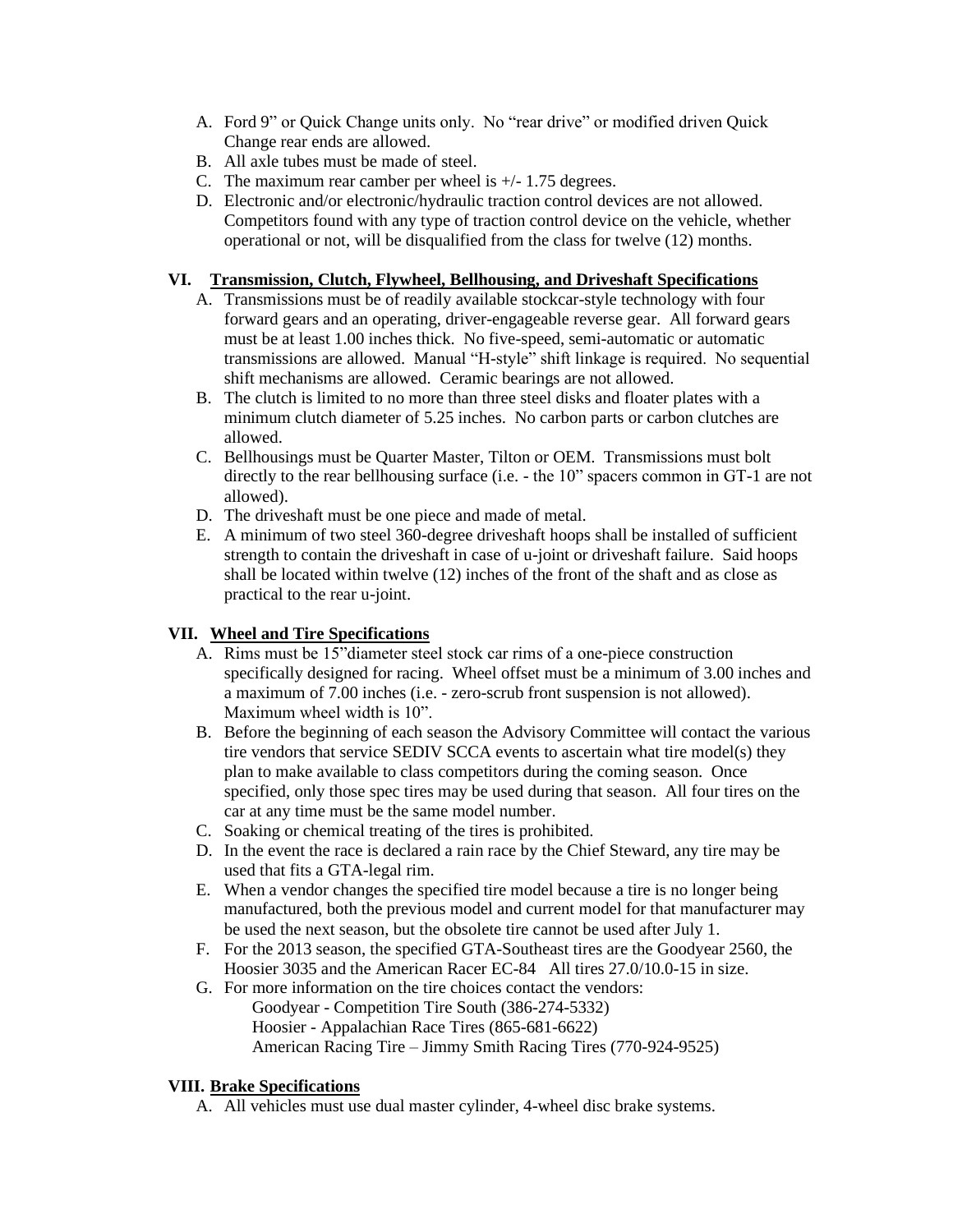- B. Driver adjustable brake bias is allowed.
- C. Brake rotors must be iron.
- D. Brake recirculators are allowed.
- E. Any brake caliper utilizing pads with a maximum brake friction surface of 4.75 x 2.50 inches may be used with no weight penalty. If even one caliper utilizes pads larger than 4.75 x 2.50 inches, a fifty (50) pound weight penalty is assessed.
- F. Inline blowers may be used in the brake cooling ducts, but water cooling of the brakes is not allowed.
- G. Electronically controlled anti-lock braking systems are not allowed.
- H. Brake pad materials are open.

# **IX. GTA-Southeast Compliance Team-All deleted 2015**

- A. At the beginning of each season the GTA-Southeast Advisory Committee will appoint a licensed Scrutineer to head up a team dedicated to insuring compliance of all GTA cars to these rules. This person will be regarded as an Assistant to the Divisional Administrator for Tech.
- B. The Compliance Team's participation at any event is subject to approval by the Chief Steward and Chief of Tech. When attending an event each member of this crew will be a member of the Tech Inspection team for that event. Their sole responsibility is to advise the Chief of Tech of cars not in compliance with the GTA-Southeast rules, the GCR and/or the Supplemental Regulations for the event.
- C. A \$10.00 surcharge for each GTA entry per SARRC race must be submitted to the SEDiv Treasurer with the SARRC fees for the event. (Deleted 2015).
- D. Subject to inclusion in the SEDiv budget (and approval by the REs), these monies will be spent to reimburse travel and/or procure class-specific test equipment for use by the GTA-Southeast Compliance Team.

# **X. Engine Specifications**

There are multiple engine preparation packages that can be used, but any engine must comply with all the specifications of the selected package. i.e. – no "cherry picking" of items across multiple engine packages is allowed. All cars must comply with the general engine specifications found in Appendix A, then must fall into one of the following four categories:

- "Traditional" GTA carbureted engine as defined in Appendix B.
- "ASA Tour" LS-1 engine as defined in Appendix C.
- "Upgraded" LS-1 based engine as defined in Appendix D.
- "ZZ4 Fast Burn" engine as defined in Appendix E.
- "604 Circle Track" engine as defined in Appendix F.
- "Ford DS347SR/MEP 425 LM" engine as defined in Appendix G.
- "Restricted" carbureted engine as defined in Appendix Z.

As new common engine packages become available they will be evaluated by the Advisory Committee(s) and may be added as optional engines under these rules.

The 2013 GTA-Southeast Advisory Committee is made up of:

Butch Kummer, 770-314-2031, [\(Butch@B-K-Racing.com\)](mailto:Butch@B-K-Racing.com) BJ Holley, 404-379-9200, [\(zip2holleyracing@gmail.com\)](mailto:zip2holleyracing@gmail.com) Steve Magowen, 704-965-5099, [\(sgmvolvo@hotmail.com\)](mailto:sgmvolvo@hotmail.com)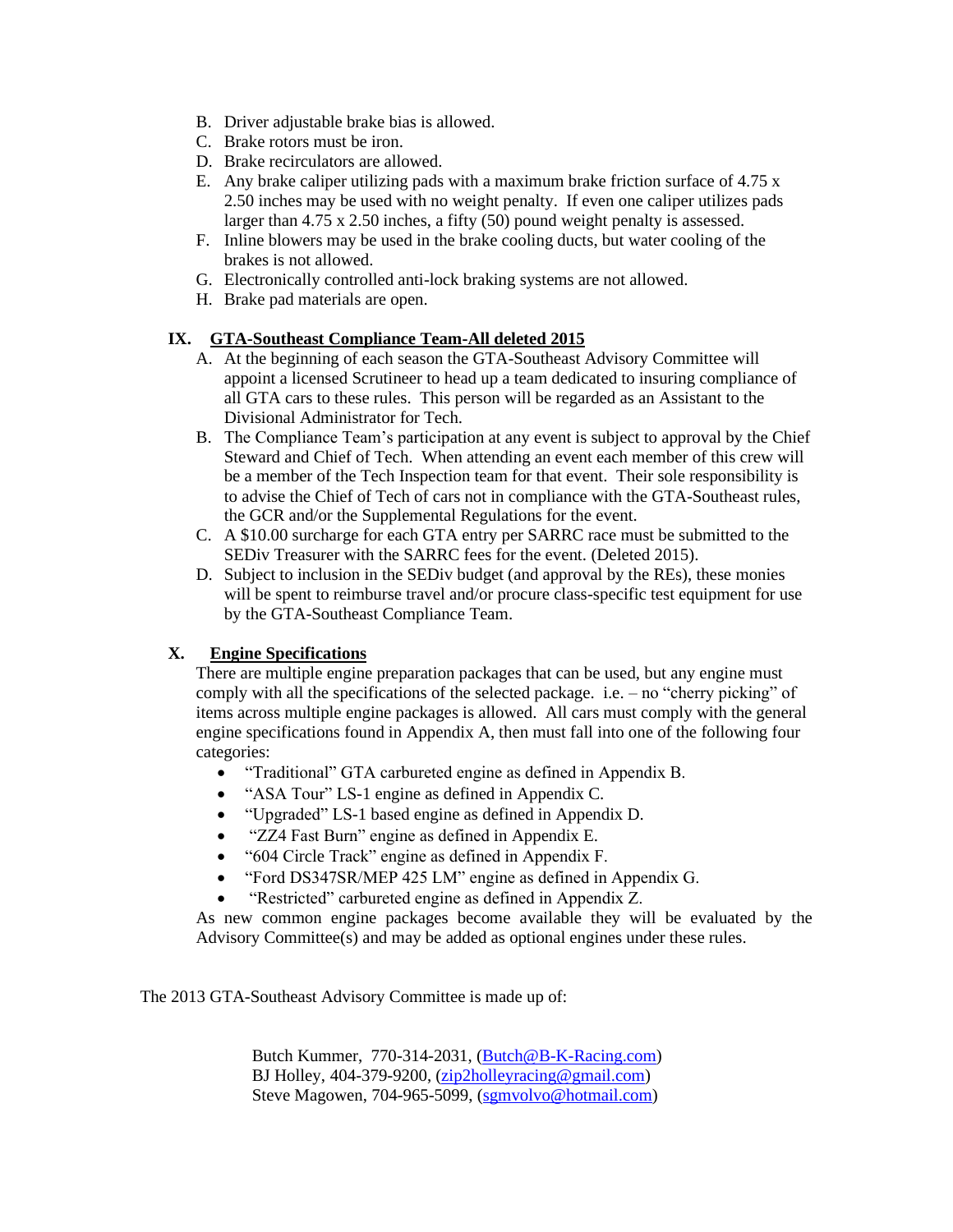Hall Robertson, 352-427-4882, [\(hall@lhrus.com\)](mailto:hall@lhrus.com) Ricky Sanders, 770-506-0090, [\(Ricky@rickysandersracing.com\)](mailto:Ricky@rickysandersracing.com) Ron Fariss, 434-258-3416, (rfariss@farissracing.com)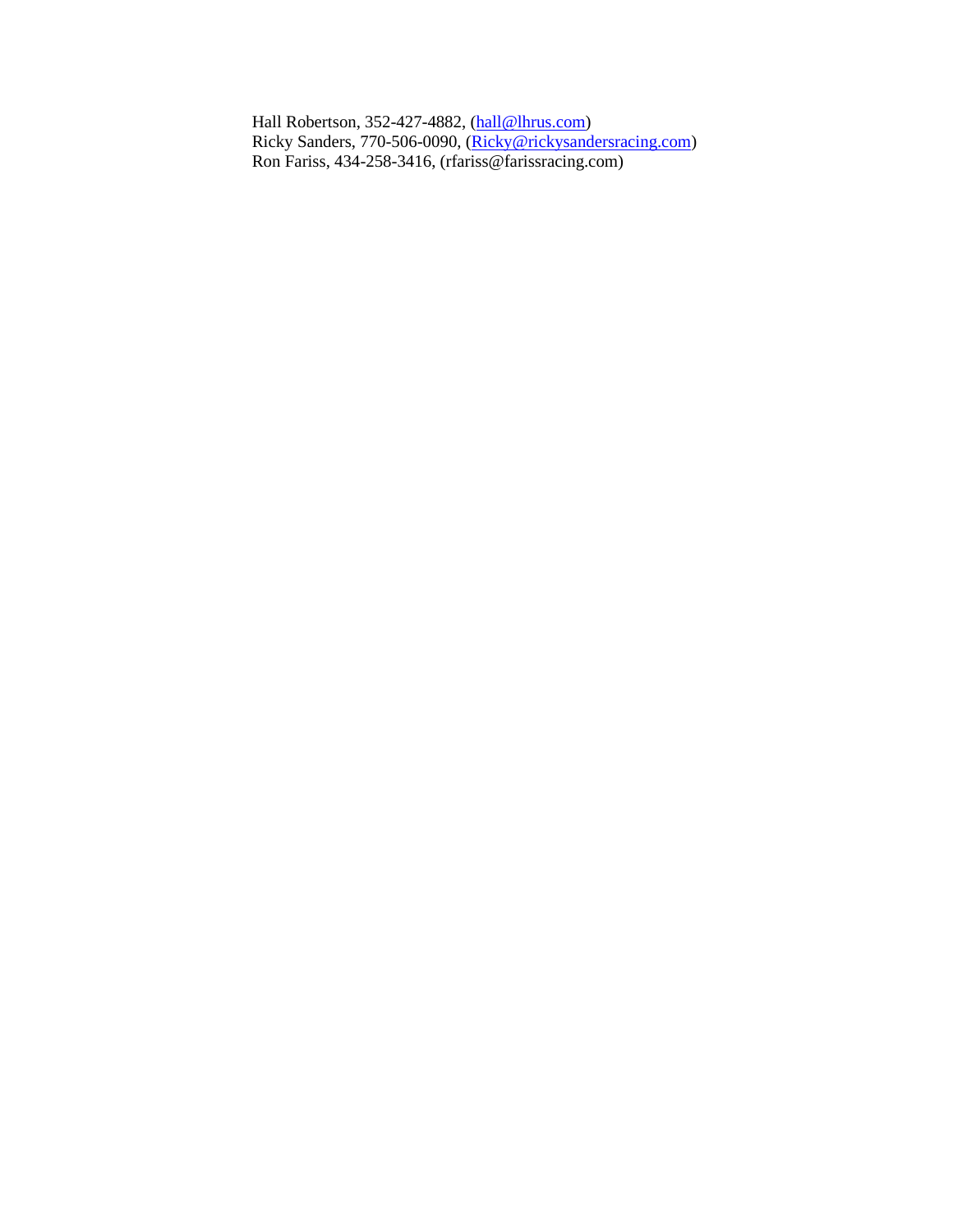**Appendix A:** General Engine Specification (apply to all engine packages).

- 1. All engines will be normally aspirated, pushrod V-8s.
- 2. The centerline of the crankshaft shall be located within 1.00 inches of the centerline of the entire chassis (no more than 1.00" offset is permitted).
- 3. Engine setback will be measured from the center of the front most spark plug hole to the centerline of the top ball joints. For narrow track cars the maximum setback is 2.00 inches. For wide track cars the maximum setback is 4.00 inches.
- 4. A minimum of 9.5 inches, measured from the center of the crankshaft bolt to the ground, must be maintained at all times (with all tires inflated to a maximum of 25 psi).
- 5. Aftermarket engine blocks are allowed, but must be equal to or greater in weight and exterior dimensions compared to the original manufacturer of the make and model. No aftermarket aluminum blocks are allowed.
- 6. The crankshaft must be made of steel or iron. The stroke may be increased or decreased, but the minimum stroke length is 3.25 inches. The minimum (bare crank) allowable weight is 46 pounds. Lightweight, knife-edge, 180-degree, pendulum cut, scalloped, and/or undercut counterweight crankshafts are prohibited.
- 7. Connecting rods must be solid steel. No titanium, aluminum, stainless steel or composite rods are allowed. Rods may be tested by using a magnet.
- 8. Valve covers are open.
- 9. Alternators must be OEM type, belt driven, and are optional. One-wire alternators are permitted and may be driven off the engine or the differential.
- 10. Water pumps must be OEM type. Water pump impellers may be altered for improved cooling. No reverse cooling systems are allowed.
- 11. The accelerator pedal must be mechanically coupled to the fuel/air metering device (no "fly by wire" throttles).
- 12. Each car must utilize a verifiable device that limits maximum engine RPM. The unit cannot be in a location where it can be modified or adjusted by the driver while the car is in motion. It is incumbent on each team to demonstrate that their rev limiting device is (a) functional, (b) accurate, and (c) tamper-proof.
	- For the soft touch systems all chips of the same setting may be thrown in a box and distributed randomly. At any event a test chip (3000 RPM) may be used to verify all rev limiters are functional. After verification, distribution and installation, chips also may be tie-wrapped into place or otherwise marked by a Tech Inspector. Cars with chips that are dislodged during qualifying will start at the rear of the entire grid while chips dislodged during the race will result in disqualification.
	- To enforce rev limits on the LS-1 based engines (both standard and upgraded) ECUs may be randomly exchanged and/or swapped out with a standard ECU for the engine package being used. For the carbureted LS-1 engines, this would involve random assignment of the MSD 6010 timing modules.
- 13. Spark plugs are open.
- 14. The radiator must retain a stock appearance and must be located in front of the engine. The top of the radiator may be laid back a maximum of 3.00 inches from vertical.
- 15. Any commercially available stock car exhaust system that meets track-specific sound requirements may be used. Exhaust systems may be chromed, ceramic coated and/or painted.

**Appendix B:** "Traditional" carbureted GTA engine specifications.

1. Must meet all requirements listed in Appendix A.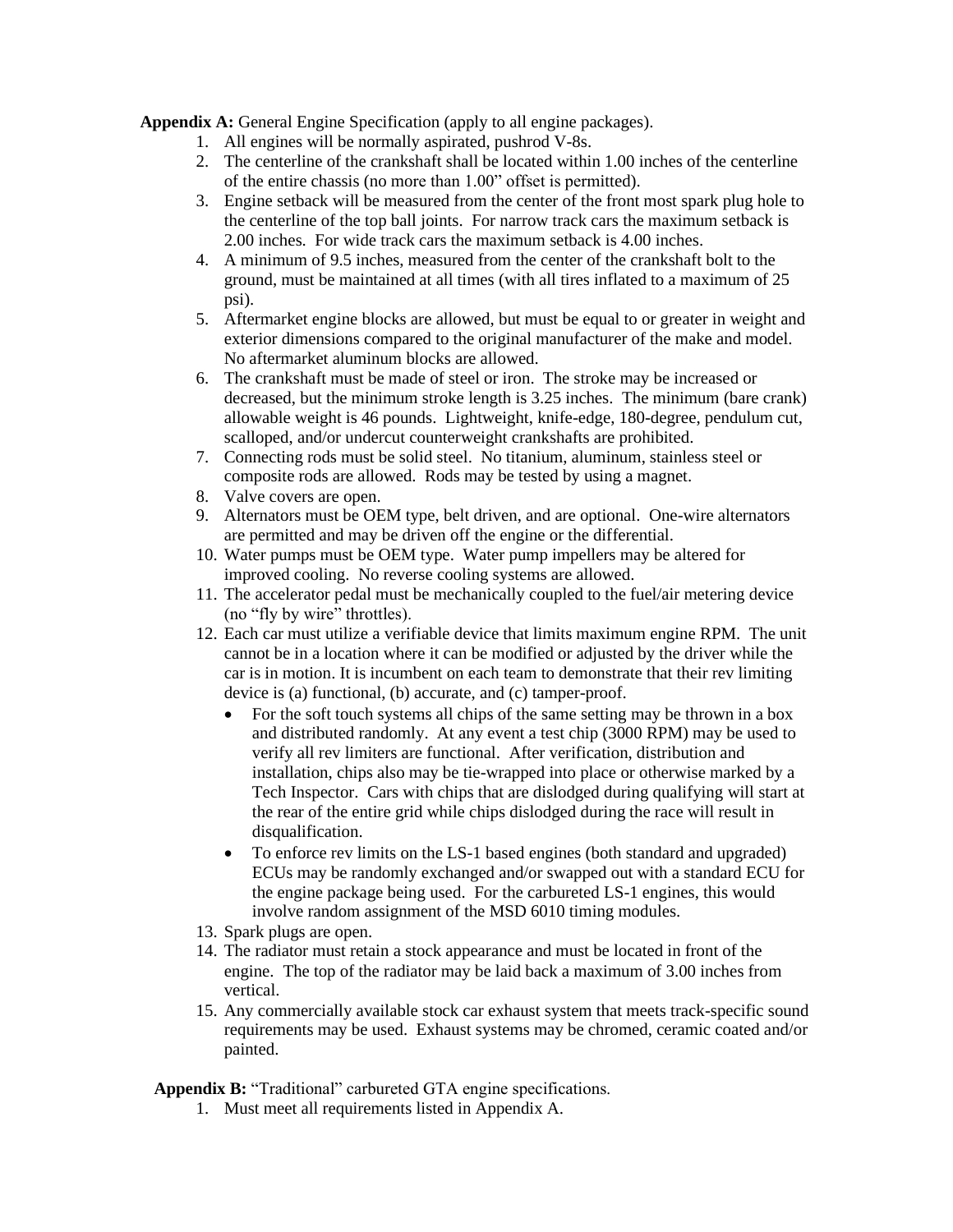- 2. Engine displacement can be a maximum of 358 cubic inches.
- 3. Pistons must be any forged flat top version, however valve reliefs may be cut into the top surface. No portion of the piston may protrude from the block. Each piston must have two compression rings and one oil ring groove.
- 4. The minimum wall thickness of the piston wrist pin must be .125 inches and must be made of steel. Any type of wrist pin locking device may be used.
- 5. Chevrolet cylinder heads must be Dart II cast iron heads, part #10310010P, which replaced part #1112B and #1115B.
- 6. Ford cylinder heads must be Dart II cast iron heads, part #5302B or World Products' Roush head, part #053040.
- 7. Chrysler cylinder heads must be Mopar Performance part #P4529994.
- 8. Maximum intake valve diameter is 2.020 inches. Maximum exhaust valve diameter is 1.600 inches. No titanium valves are allowed.
- 9. The minimum combustion chamber allowed is 62.0 cc and the internal cylinder head chamber dimensions must remain identical to the cylinder head's original chamber dimensions. Grinding for cc adjustments is allowable only in the cavity area. The cylinder head's original squish area must not be modified from the original dimensions at any point in the cylinder head. Porting and polishing is not allowed. No more than a three-angle valve job with a bottom cut of 60 degrees is permitted. A maximum of 0.250 inches from the head of the valve seat to the bottom of the 60 degree bottom cut is allowed. No grinding in the valve bowl area is permitted. No interior or exterior coatings are permitted.
- 10. Valve stem size must be a minimum of 11/32" and must remain as delivered from the manufacturer without modification. No pro-flow or any type of valve that steps down in diameter beyond the listed dimensions are allowed.
- 11. Externally measured compression ratio may not exceed 10.7:1. Engine compression ratio is designed to be 10.2:1, so a variance of 0.5 has been established in the maximum allowable externally measured compression ratio of 10.7:1.
- 12. Chevrolet intake manifold must be an Edelbrock Victor Jr., part #2975.
- 13. Ford intake manifold must be an Edelbrock Victor Jr., part #2980 or #2981.
- 14. Chrysler intake manifold must be an Edelbrock Victor W-2, part #2920.
- 15. No modifications to the intake manifold are allowed. No porting, polishing or filling of ports with any kind of material is allowed. No internal or external coatings or painting of any type is allowed. The maximum intake manifold port size is 1.900 inches high by 1.100 inches wide. The height from the top of the manifold mounting flange to the bottom of the port must be no less than 1.000 inches.
- 16. The carburetor must be a Holley 650 DBL pump, part #0-80541-1 and must be completely unmodified except for changing of jets and changes (safety wire or epoxy) to keep the booster nozzles from falling into the intake manifold. No porting, polishing or addition of epoxy (except to retain the booster nozzles), resin or any other material is permitted. A maximum 1.000 inch thick spacer may be used between the intake manifold and the carburetor.
- 17. Any roller or flat tappet camshaft with a maximum lift of 0.612 inches (measured at the valve with 0 lash) may be used. Engle camshaft part #RK-38 meets these specifications. The cam drive may use either a chain or belt system.
- 18. Rocker arms may be any OEM, steel or roller bearing type. No split shaft, shaft mounted or trunk-lined rocker assemblies are permitted. The maximum rocker arm ratio is 1.600:1.
- 19. The oil pan is open, but the oiling system may not exceed a three-stage system (two scavenge stages and one pressure stage). Cosworth, Cosworth-style, Autoverdi, and Heineker pumps are not allowed.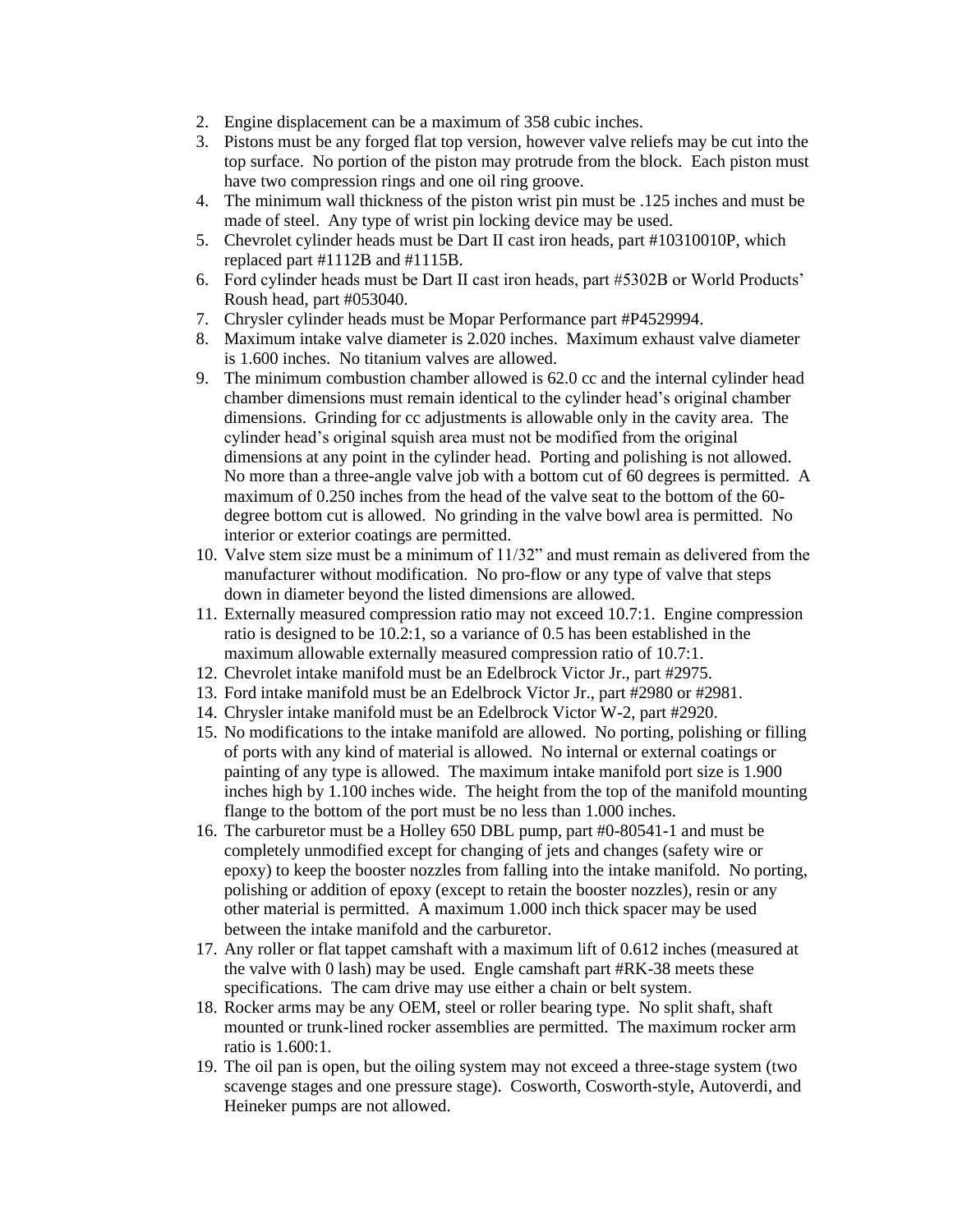- 20. Air cleaners are required at all times. The air filter housing must be centered on the carburetor and all air entering the engine shall pass through the filter. The air filter element may not exceed 15.00 inches in diameter and the maximum element height is 4.00 inches.
- 21. Ignition systems may be OEM or electronic. No magnetos are allowed. The distributor must mount in the stock location. No ignition components may be located on the driver's side of the chassis. The ignition(s) must have a soft touch rev limit chip set at 7000 rpm (no variable and/or adjustable ignition systems are allowed). The soft touch system must be enclosed and have no interruptions or breaks in the wires en route to the distributor. All ignition wires connecting to the rev limiter(s), the ignition box(es), and the coil(s) must be readily accessible for inspection. No other wires may intersect or connect to those wires operation the ignition system(s) save for the ignition switch(es). If more than one ignition box is used each will be limited by a separate 7000 RPM rev limiter.

# **Appendix C:** "ASA Tour" LS-1 engine.

- 1. Must meet all requirements listed in Appendix A.
- 2. This is the LS-1 Corvette engine as used by the 2005 ASA series. This includes but is not limited to the following:
	- a. ASA-spec filter box
	- b. ASA-spec air meter ducting (bellows)
	- c. Stock Mass Air Flow (MAF) sensor
	- d. Unmodified LS-1 intake manifold, part number 12560894
	- e. Unmodified LS-1 cylinder heads, part numbers 241 or 853
	- f. Camshaft part number 12480110 ("LS" V8 ASA cam) with 1.7:1 rockers
		- 1. max lift measured at the intake and exhaust valves is .525"
		- 2. duration at .050" lift: intake =  $226$ , exhaust =  $236$
		- 3. lobe separation is 110
	- g. Maximum compression ratio is 10.1:1
- 3. The 75mm throttle body must remain in place.
- 4. The stock stroke must be maintained. Cylinders may be honed as part of the normal freshening procedure, but the engine displacement can be a maximum of 350 cubic inches.
- 5. Crankshaft may be replaced with Eagle # 434636226100.
- 6. Rods may be replaced with Eagle # 612503D2000, Callies Compstar # 6125LS1, or Engine Pro # 10-1108-8.
- 7. Pistons may be replaced with Mahle # LS1314-898-F04, LS1314-905-F04, or LS1314-908-F04 (depending on the overbore needed).
- 5. Maximum engine RPM as controlled by the ECU is 6500 rpm.
- 6. All ECU's must have either the ASA Tour or Schwanke-certified logos intact.
- 7. Cars using this engine may reduce their minimum weight by fifty (50) pounds.
- 8. The oil pan is open, but the oiling system may not exceed a three-stage system (two scavenge stages and one pressure stage). Cosworth, Cosworth-style, Autoverdi, and Heineker pumps are not allowed.
- 9. All LS-1 engines, whether sealed or not, are subject to the same teardown policies as covered by the GCR.

# Appendix D: "Upgraded" LS-1 engine.

ASA Tour LS-1 based engines (Appendix C) may be modified only as follows:

1. Must meet all requirements listed in Appendix A.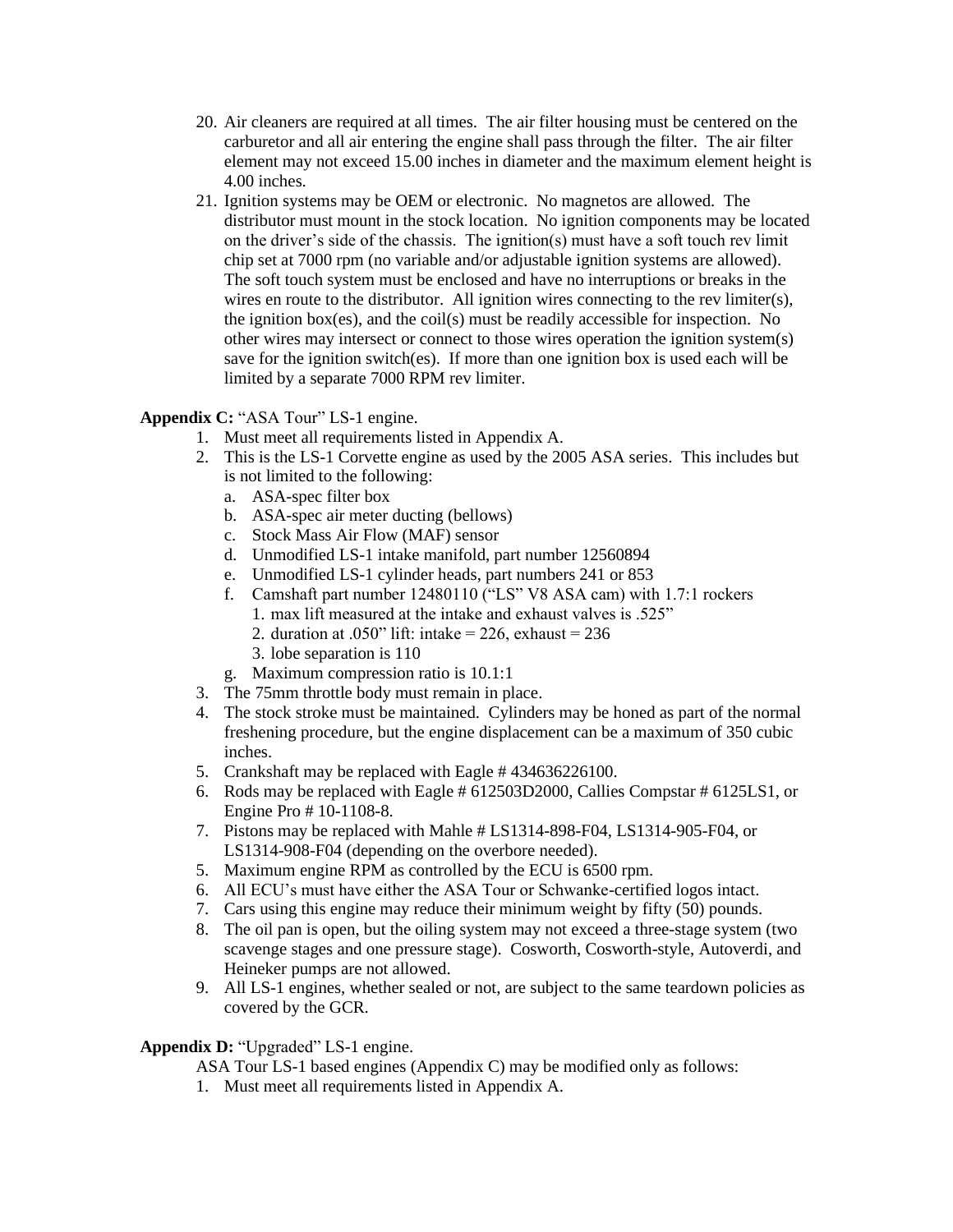- 2. The base LS-1 heads may be replaced with unmodified cylinder heads, part numbers 243 or 799.
- 3. An ECU re-flash to raise the maximum RPM limit to 6800 is allowed.
- 3. Optional upgraded intake systems:
	- Option 1: Any 90mm throttle body may be installed. One example is GM part #12589181. A stock, unmodified LS-2 intake manifold to fit the larger throttle body must be installed.
	- Option 2: An LS-6 intake manifold (part #12573572 or 88894339) may be installed, but the stock 75mm throttle body must remain in place.
	- Option 3: The fuel injection system may be completely replaced with a Holley 650 carburetor as specified in Appendix B, item 16. This conversion also requires GM intake manifold part #88958675 and an MSD 6010 timing module.
- 4. The ASA-spec filter box and air meter ducting (bellows) may be replaced by aftermarket parts, but the stock Mass Air Flow (MAF) sensor must remain in place.
- 5. New valve springs, Isky #165A or GM part #12586484, should be installed to handle the higher RPM limit.
- 6. New ARP rod bolts, part #134-6006, should be installed to handle to higher RPM limit.
- 7. Competitors may upgrade their own ASA LS-1 engines, but ONLY the items listed in Appendix D, numbers 2 through 6 may be modified. NO other modifications are allowed.
- 8. For technical assistance on upgrading the LS-1 engine, contact:

FlowTech

191 Airport Road Arden NC 828-775-8886 – talk to Lee Schwartz

9. ASA engine modification/re-certification work can also be performed by:

Schwanke Engines, LLC 321 West Rock Street Springfield MN 56087  $800-423-6571$  – ask to speak to Tim www.schwankeshortblocks.com

10. All LS-1 engines, whether sealed or not, are subject to the same teardown policies as covered by the GCR.

**Appendix E:** "ZZ-4 Fast Burn 385" based engine.

This is a 23-degree aluminum head GM crate engine P/N 12499712 that must remain untouched except for the following specifications:

- 1. Must meet all requirements listed in Appendix A.
- 2. Must retain the stock 3.48" stroke.
- 3. Engine displacement can be a maximum of 355 cubic inches.
- 4. Maximum engine RPM is 6200 rpm.
- 5. Maximum compression ratio is 10.0:1.
- 6. Maximum intake valve diameter is 2.00', maximum exhaust valve diameter is 1.55".
- 7. The camshaft may be replaced with an aftermarket model meeting the following specs:
	- a. maximum valve lift: .525", intake and exhaust
	- b. duration at .050" lift: intake 218, exhaust 228
	- c. any hydraulic lifter allowed
	- d. 1.6:1 roller rockers are allowed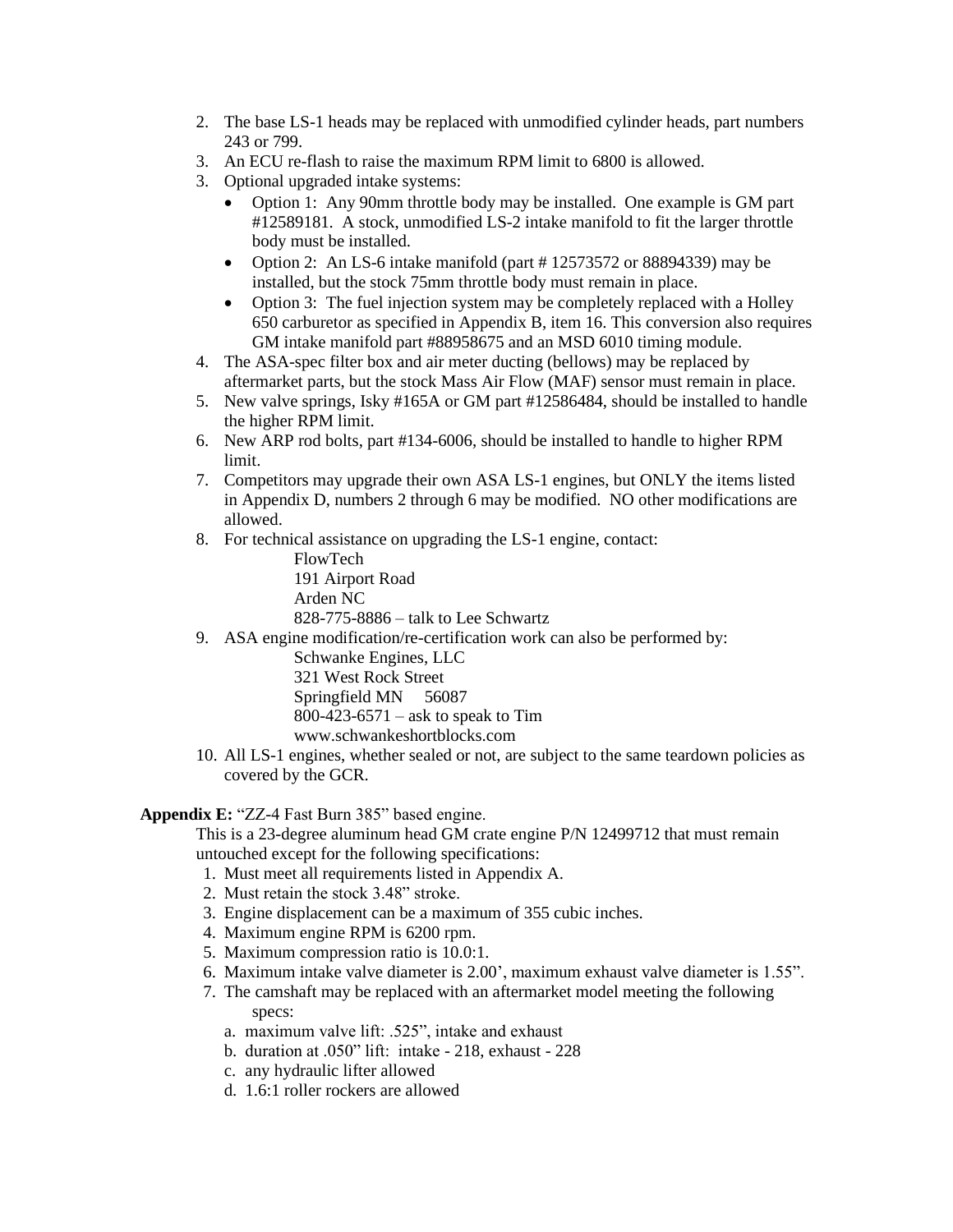- 8. The oil pan is open, but the oiling system may not exceed a four-stage system (three scavenge stages and one pressure stage). Cosworth, Cosworth-style, Autoverdi, and Heineker pumps are not allowed.
- 9. Any carburetor may by used, but cars meeting all the specifications of Appendix B.16 may reduce their minimum weight by fifty (50) pounds.

**Appendix F:** "604 Circle Track" based engine. (For Ford version see Appendix G.)

This is a readily available circle track crate engine that is based off the ZZ-4 Fast Burn 385 P/N 24502609, P/N88959604. It is HIGHLY recommended that the oiling system be modified to enable the package to survive in a road racing environment. The engine must remain untouched except for the following specifications:

- 1. Must meet all requirements listed in Appendix A.
- 2. Must retain the stock 3.48" stroke.
- 3. Engine displacement can be a maximum of 355 cubic inches.
- 4. Maximum engine RPM is 6500 rpm.
- 5. Maximum compression ratio is 9.6:1.
- 6. Maximum intake valve diameter is 2.00", maximum exhaust valve diameter is 1.55".
- 7. The camshaft may be replaced with an aftermarket model meeting the following specs:
	- a. maximum valve lift: .474" intake, .510" exhaust
	- b. duration at .050" lift: intake 208, exhaust 221
	- c. any hydraulic lifter allowed
	- d. 1.6:1 roller rockers are allowed
- 8. The oil pan is open, but the oiling system may not exceed a four-stage system (three scavenge stages and one pressure stage). Cosworth, Cosworth-style, Autoverdi, and Heineker pumps are not allowed.
- 9. Any carburetor may by used, but cars meeting all the specifications of Appendix B.16 may reduce their minimum weight by fifty (50) pounds.
- 10. See the GM Performance Parts Circle Track Crate Engine Technical Manual for complete specification.

**Appendix G:** "Ford DS347SR/MEP425LM Circle Track" based engine. (For GM version see Appendix F.)

This is a readily available circle track crate engine that is based off the BOSS 302 P/N M-6007- DS347SR. It is highly recommended that the oiling system be modified to enable the package to survive in a road racing environment. The engine must remain untouched except for the following specifications:

- 1. Must meet all requirements listed in Appendix A,
- 2. 3.4" stroke.
- 3. Engine displacement can be a maximum of 351 cubic inches.
- 4. Maximum engine RPM in 6500 rpm.
- 5. Maximum compression ratio is 10.1:1.
- 6. Maximum intake valve diameter is 2.02", maximum exhaust valve diameter is 1.60"
- 7. The camshaft may be replaced with an aftermarket model meeting the following specs:
	- a. maximum valve lift: .528" intake, .528" exhaust (with 1.65 rocker)
	- b. duration at .050" lift: intake- 226, exhaust- 226
	- c. any hydraulic lifter allowed
	- d. 1.65:1 roller rockers are allowed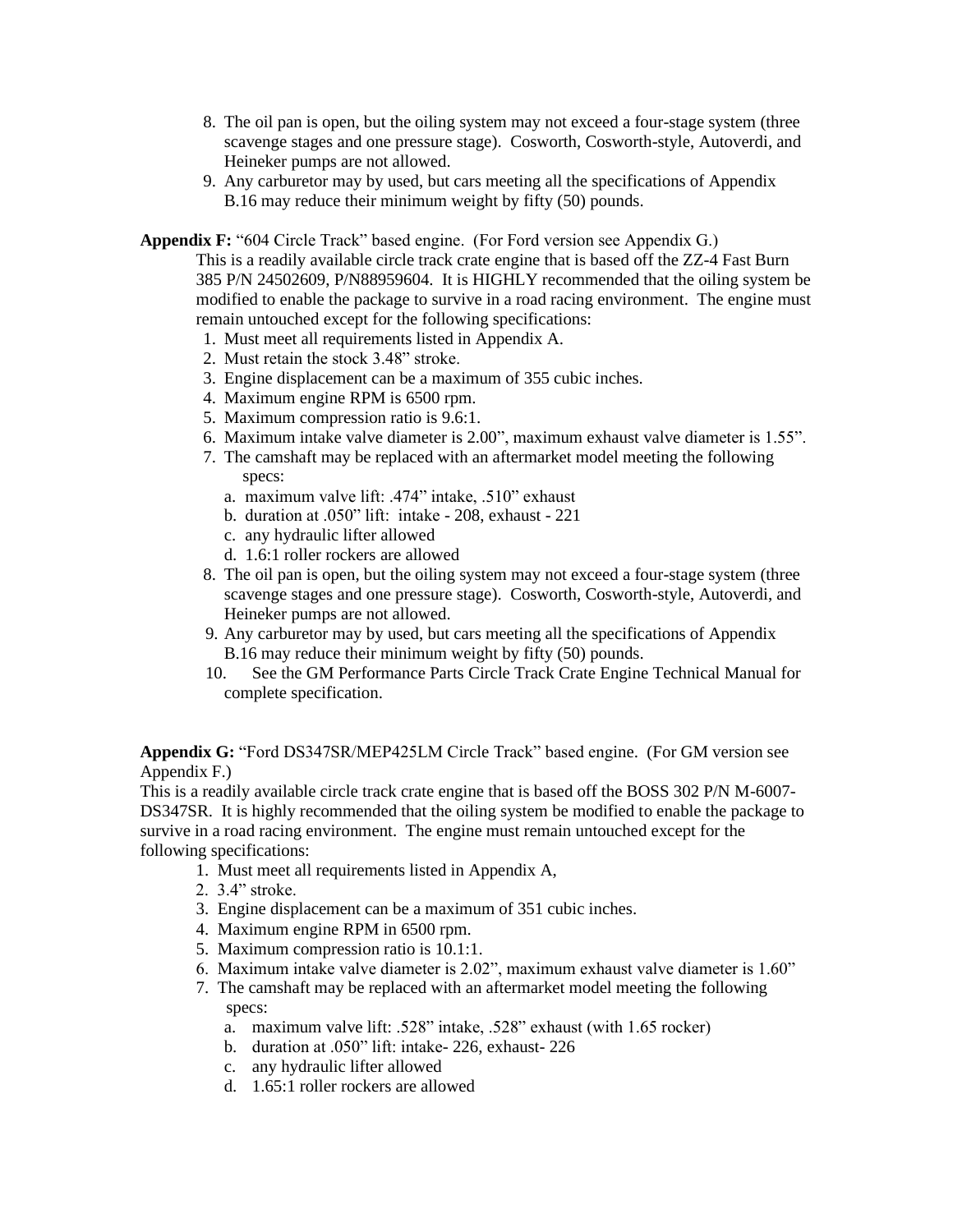8. The oil pan is open, but the oiling system may not exceed a four-stage system (three scavenge stages and one pressure stage). Cosworth, Cosworth-style, Autoverdi and Heineker pumps are not allowed.

9. Any carburetor may by used, but cars meeting all the specifications of Appendix B.16 may reduce their minimum weight by fifty (50) pounds.

10. See Ford 347 Series Sealed Racing Engine handbook for complete specifications.

Appendix **Z:** "Restricted" carbureted engine.

If your engine does not fall into one of the categories listed above it may still be used as long as it meets the following specifications:

- 1. Must meet all requirements listed in Appendix A.
- 2. Engine displacement can be a maximum of 366 cubic inches.
- 3. Maximum intake valve diameter is 2.050 inches. Maximum exhaust valve diameter is 1.600 inches. No titanium valves are allowed.
- 4. The maximum engine compression ratio is 9.5:1.
- 5. Any carburetor may be used, subject to the following restrictions:
	- a. Restricted engines using a Holley 650 DBL pump, part #0-80541-1, as defined in Appendix B.16 will be limited to 7000 RPM.
	- b. Restricted engines using any other carburetor will be limited to 6500 RPM.
- 6. Any roller or flat tappet camshaft with a maximum lift of 0.550 inches (measured at the valve with 0 lash) may be used.
- 7. The oil pan is open, but the oiling system may not exceed a four-stage system (three scavenge stages and one pressure stage). Cosworth, Cosworth-style, Autoverdi, and Heineker pumps are not allowed.
- 8. Ignition systems may be OEM or electronic. No magnetos are allowed. The distributor must mount in the stock location. No ignition components may be located on the driver's side of the chassis. The ignition(s) must have a soft touch rev limit chip set at a maximum of 6500 or 7000 rpm depending the carburetor being used (no variable and/or adjustable ignition systems are allowed). The soft touch system must be enclosed and have no interruptions or breaks in the wires en route to the distributor. All ignition wires connecting to the rev limiter(s), the ignition box(es), and the coil(s) must be readily accessible for inspection. No other wires may intersect or connect to those wires operation the ignition system(s) save for the ignition switch(es). If more than one ignition box is used each will be limited by a separate RPM rev limiter.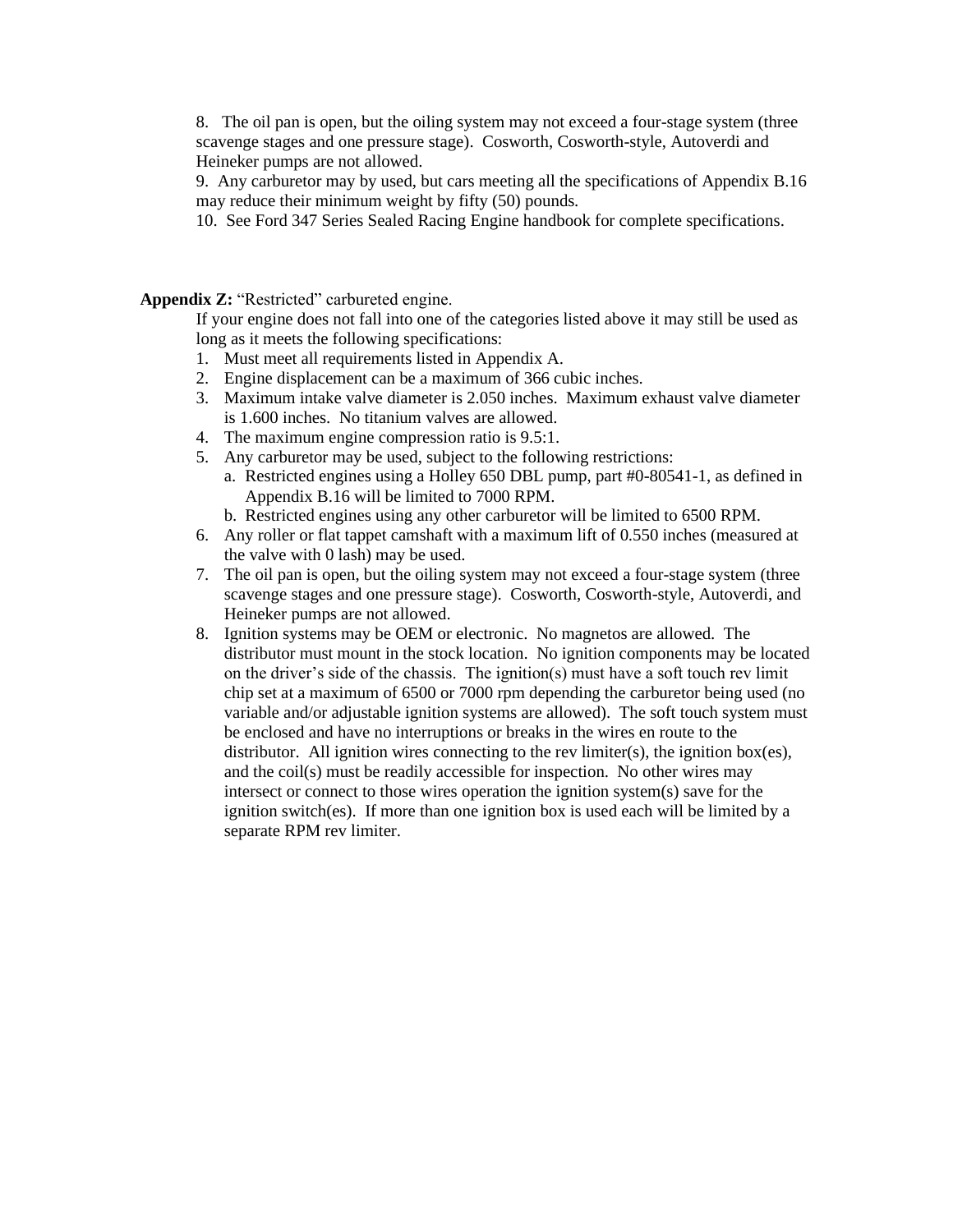# **IT-7R Rules (combined / agreed between Blair Stitt and Estus White, October 2012, modified per J. Bauer (National) request for numeric agreement with 2013 GCR 9.1.3.D)**

#### 1. **Definition, Purpose, Philosophy and Intent:**

The purpose of this regional class is to provide a class for the IT-A and IT-7 ( $1<sup>st</sup>$  Gen) RX-7's to continue competing while still maintaining the IT philosophy and budget, (because 12A engine parts are no longer in production). IT-7R will give (current 1<sup>st</sup> Gen ITA and IT-7) competitors a class to move into utilizing an economical and easy conversion. Any allowable modifications, changes or additions are as stated herein and there are no exceptions. IF IN DOUBT, DON'T. IT-7R will be grouped with IT for Southeast Division events.

#### 2. **Specifications:**

Shall conform to GCR 9.1.3.C \*Additionally any Mazda Renesis engine (2003-2008) shall be used (unmodified with details/exceptions as listed below)

#### 3. **Authorized modifications:**

Shall conform to GCR 9.1.3.D.2 a-d

# *Either 4A or 4B Engine Compartment spec may be utilized-No mixing between spec's allowed.*

# 4A. **Engine Compartment (Fuel Injected) Contact Blair Stitt NCR SCCA for "4A" sourcing details, [racerpepe@yahoo.com,](mailto:racerpepe@yahoo.com) 919-608-3444**

a) Engine management computer shall be replaced with a MegaSquirt 3 ecu (engine mounted sensors are open) .

b) Throttle body shall be replaced with BBK part #1700 (stock intake manifolds shall be used)

c) Throttle body adapter shall be part # 7R-7500

d) Stock RX-8 ignition and coils shall be used

e) Stock RX-8 exhaust manifold shall be retained. Exhaust shall be maximum of 3 inch I.D. single tube or dual 2 inch I.D. tubing.

f) The addition of an external scatter shield; specifications per GCR 9.3.40 is mandatory (IT7-R is specifically INCLUDED)

g) Battery tray may be removed and battery of minimum 243 cubic inches (length x width x height) may be used and mounted on the structural rail (frame rail) lengthwise, no more than 5 1/2 inches from the radiator support.

h) Engine mount adaptor(s) shall be part  $# 7R-7100$ , mounted to stock 1<sup>st</sup> Gen RX-7 engine mounts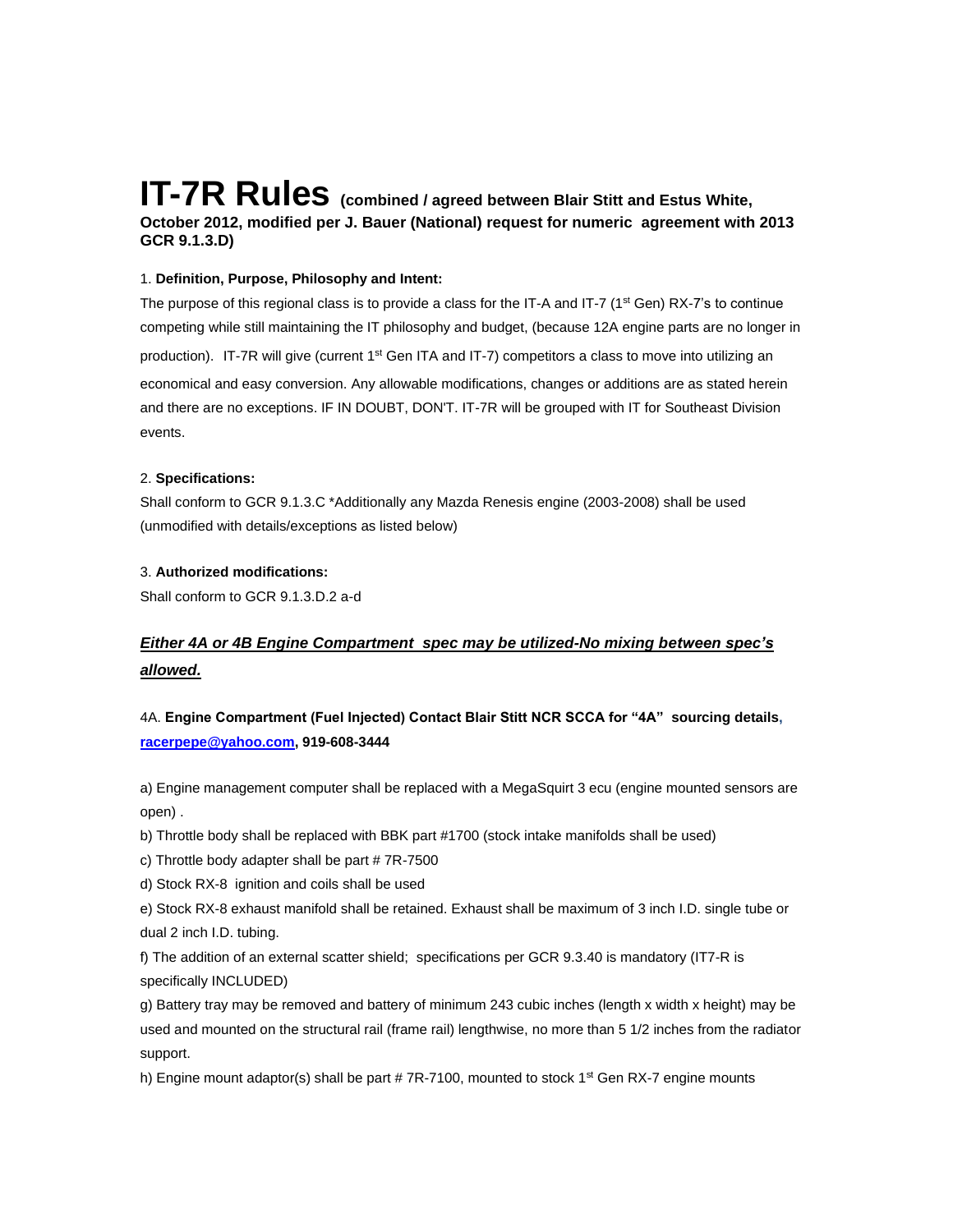i) Intake (in front of throttle body) shall be composed only of unmodified Spectre Part # 8791, Vibrant part # 2175 and K&N part # rr-3001

j) Racing Beat steel flywheel part # 11436 or 11437 (NOTE: these are the same flywheel but with Different clutch (215mm vs 225mm) hardware)

# 4B. **Engine Compartment (Carbureted) Contact Estus White NCR SCCA for "4B" sourcing details, [wankelcity@aol.com,704-933-4446:](mailto:wankelcity@aol.com,704-933-4446)**

a) Stock RX-8 header must be used

b) 12A parts that shall be utilized, Nikki carburetor, Distributor, Front engine cover, water pump, stock intake manifold, front pulley and oil pan

c) Installation conversion shall be facilitated by use of official installation kit (part number # ES-100) consisting of:

- 1) 12A intake to Renesis adapter
- 2) 12A style steel flywheel

 3) Front motor mount adaptors (designed to be bolted with supplied hardware, or highly recommend welding)

4) 12A oil pan adaptor/baffle plate

5) All necessary parts, brackets, hardware, and gaskets to complete this conversion

6) Step by step conversion hand book

#### 5. **Engine Cooling System:**

Shall conform to GCR 9.1.3.D.3

#### 6. **Transmission/Final Drive:**

Shall conform to GCR 9.1.3.D.4 \*Additionally any 1979-1991 RX-7 (unmodified) non turbo transmission may be used. (Note: upper portion of transmission tunnel may be (minimally) modified to accommodate longitudinal variations in shifter location with the listed transmissions)

#### 7. **Chassis: (includes sections for Suspension Control and Mounting Points)**

Shall conform to GCR 9.1.3.D.5

#### 8. **Brakes:**

Shall conform to GCR 9.1.3.D.6 \*Additionally any 1979-1991 RX-7 (non-turbo) brake hubs, calipers, rotors and mounts or aftermarket equivalent (i.e. a direct stock replacement per aftermarket catalog listing) may be